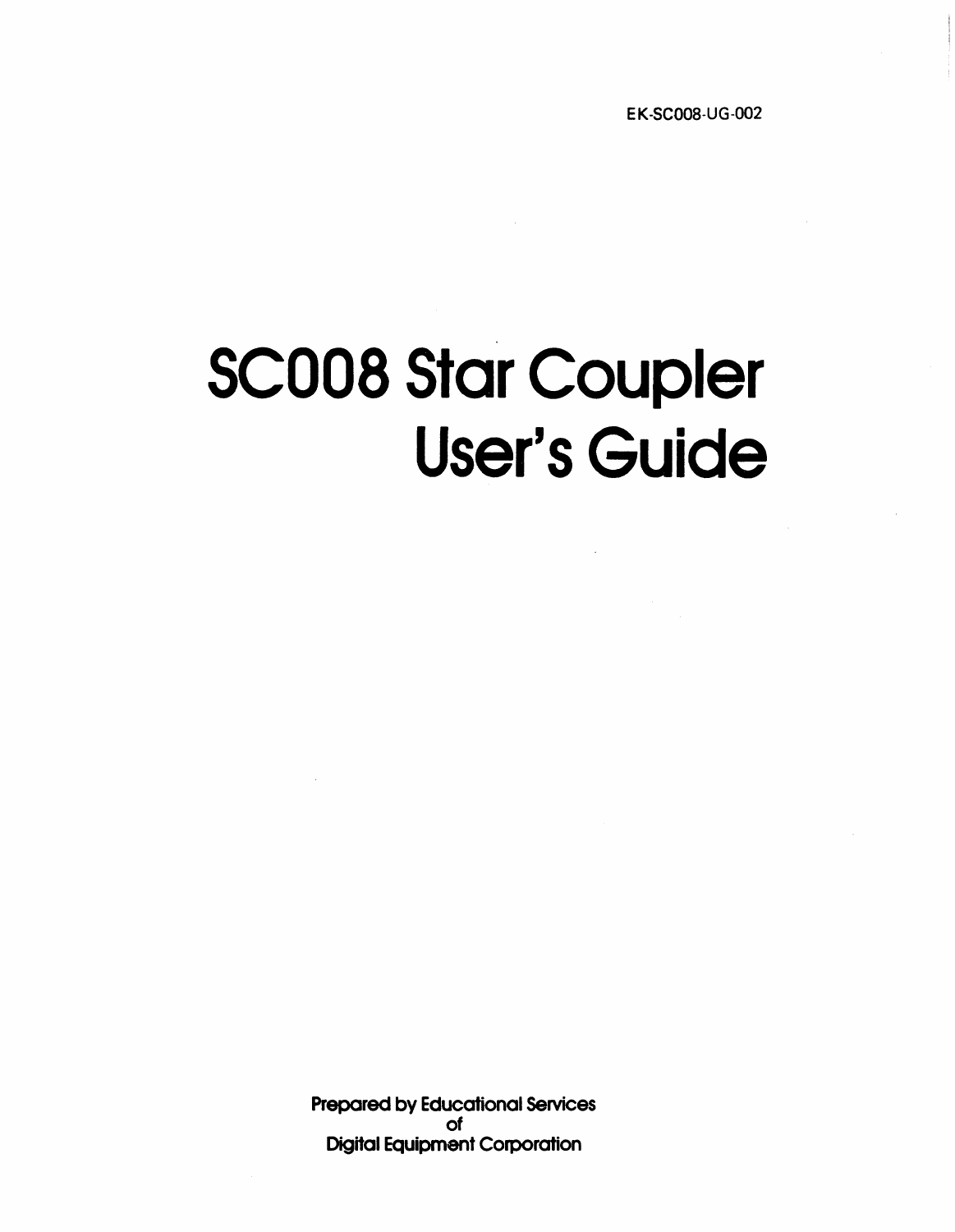#### Copyright  $O$  1988 by Digital Equipment Corporation All Rights Reserved

The information in this document is subject to change without notice and should not be construed as a commitment by Digital Equipment Corporation. Digital Equipment Corporation assumes no responsibility for any errors that may appear in this document.

#### Printed in U.S.A.

Notice: This equipment generates, uses, and may emit radio frequency energy. The equipment has been type tested and found to comply with the limits for a Class B computing device pursuant to Subpart J of Part 15 of FCC Rules, which are designed to provide reasonable protection against such radio frequency interference when operated in a commercial environment. Operation of this equipment jn a residential area may cause interference in which case the user at his own expense may be required to take measures to correct the interference.

The following are trademarks of Digital Equipment Corporation:

| digital           | <b>DECtape</b>   | <b>Rainbow</b>        |
|-------------------|------------------|-----------------------|
| <b>DATATRIEVE</b> | <b>DECUS</b>     | <b>RSTS</b>           |
| <b>DEC</b>        | <b>DECwriter</b> | <b>RSX</b>            |
| <b>DECmate</b>    | <b>DIBOL</b>     | <b>UNIBUS</b>         |
| <b>DECnet</b>     | <b>MASSBUS</b>   | <b>VAX</b>            |
| <b>DECset</b>     | <b>PDP</b>       | <b>VMS</b>            |
| DECsystem-10      | P/OS             | VТ                    |
| DECSYSTEM-20      | Professional     | <b>Work Processor</b> |
|                   |                  |                       |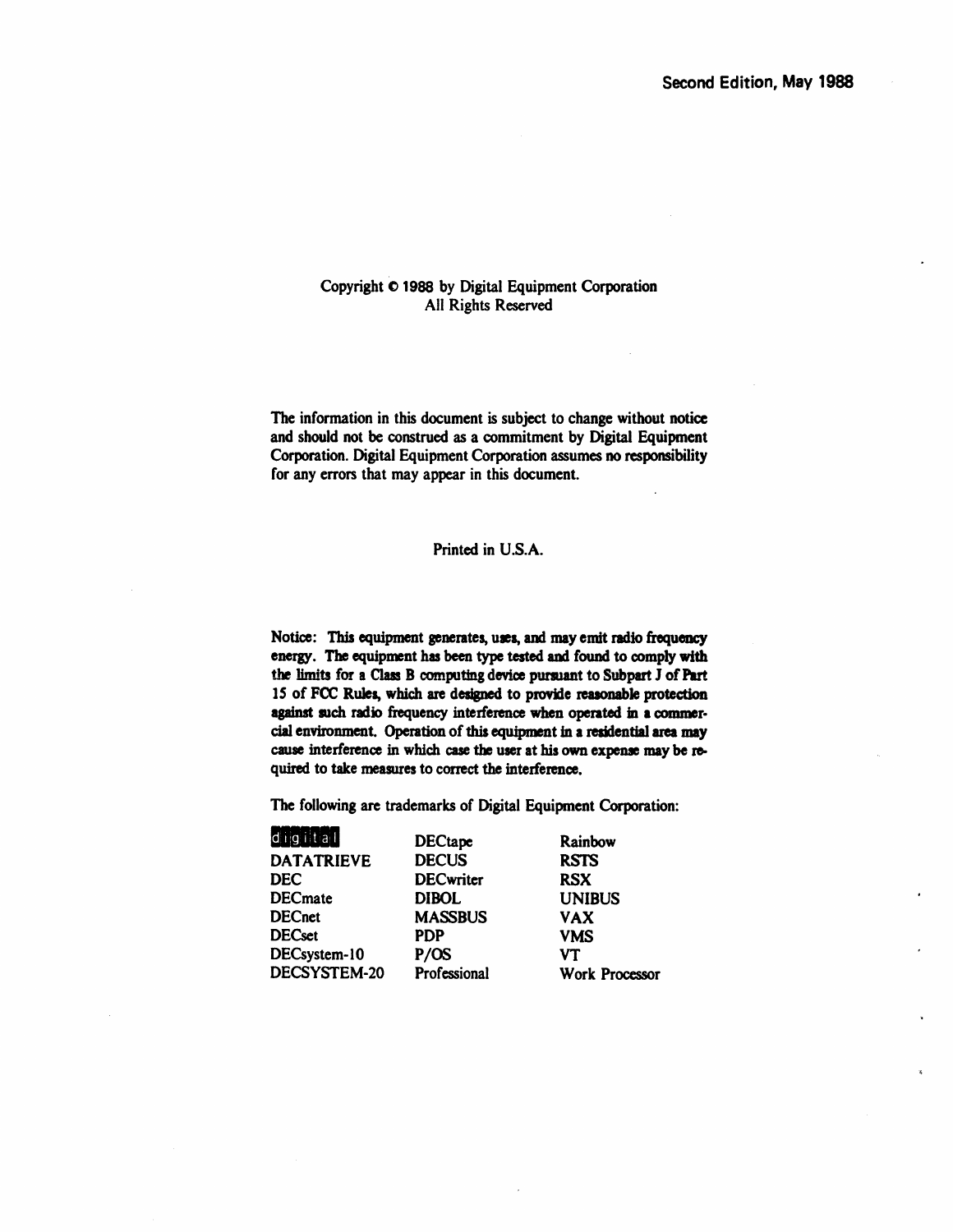# **CONTENTS**

## **CHAPTER 1 INTRODUCTION**

| 1.1 |  |
|-----|--|
| 1.2 |  |
| 1.3 |  |
| 1.4 |  |
| 1.5 |  |

## **CHAPTER 2 INSTALLATION**

| 2.1 |  |
|-----|--|
| 2.2 |  |
| 2.3 |  |
| 2.4 |  |
| 2.5 |  |
| 2.6 |  |
| 2.7 |  |
| 2.8 |  |

## **Figures**

| $1-1$    |          |
|----------|----------|
| $1 - 2$  |          |
| $2 - 1$  | $2 - 2$  |
| $2 - 2$  |          |
| $2 - 3$  |          |
| $2 - 4$  |          |
| $2 - 5$  |          |
| $2 - 6$  |          |
| $2 - 7$  | $.2 - 8$ |
| $2 - 8$  |          |
| $2 - 9$  |          |
| $2 - 10$ |          |
| $2 - 11$ |          |
| $2 - 12$ |          |
| $2 - 13$ |          |
| $2 - 14$ |          |
| $2 - 15$ |          |
| $2 - 16$ |          |

## **Tables**

| $1 -$   |  |  |
|---------|--|--|
| $1 - 2$ |  |  |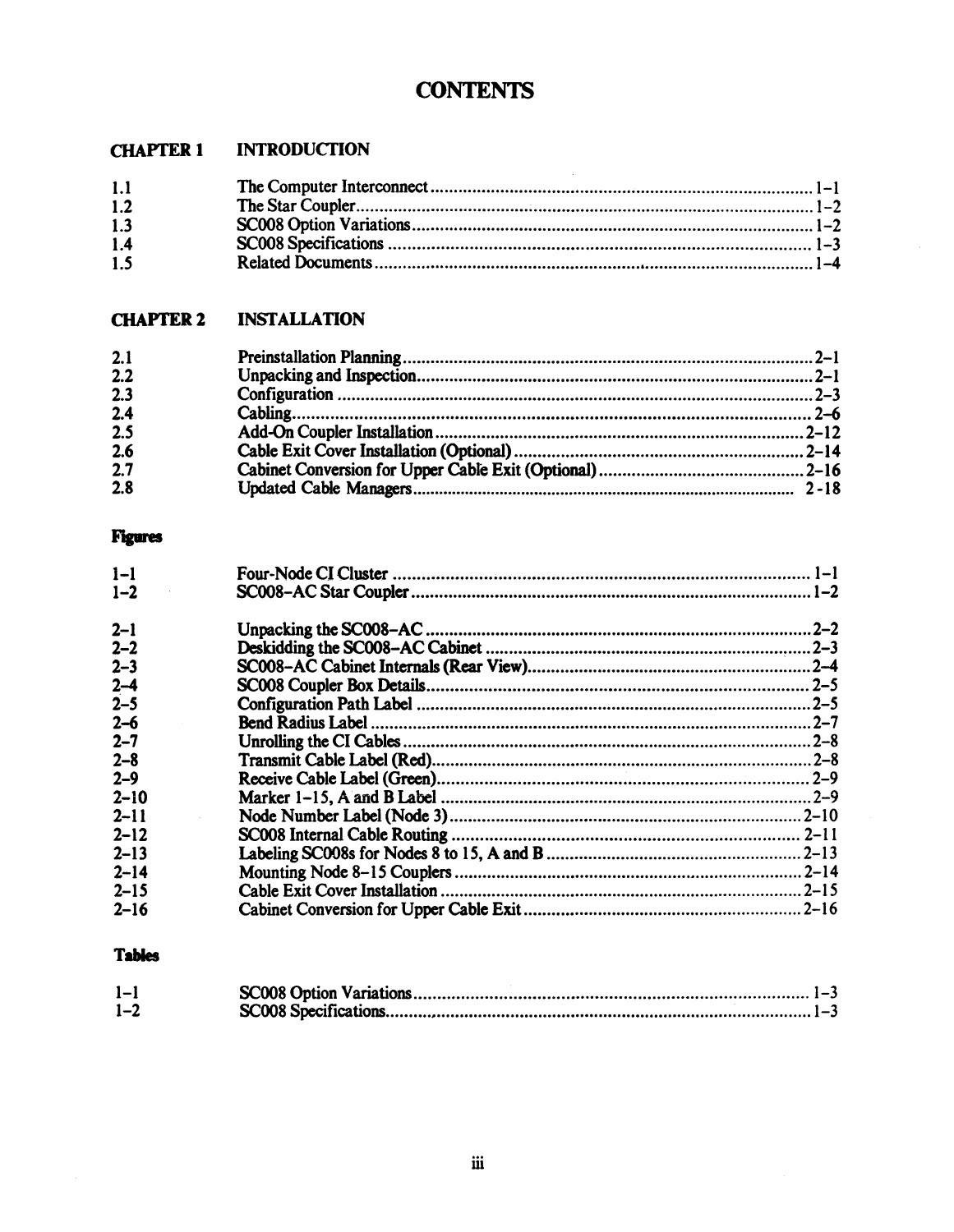$\label{eq:2.1} \frac{1}{\sqrt{2}}\int_{\mathbb{R}^3}\frac{1}{\sqrt{2}}\left(\frac{1}{\sqrt{2}}\right)^2\frac{1}{\sqrt{2}}\left(\frac{1}{\sqrt{2}}\right)^2\frac{1}{\sqrt{2}}\left(\frac{1}{\sqrt{2}}\right)^2\frac{1}{\sqrt{2}}\left(\frac{1}{\sqrt{2}}\right)^2.$ 

 $\label{eq:2.1} \frac{1}{\sqrt{2}}\int_{\mathbb{R}^3}\frac{1}{\sqrt{2}}\left(\frac{1}{\sqrt{2}}\right)^2\frac{1}{\sqrt{2}}\left(\frac{1}{\sqrt{2}}\right)^2\frac{1}{\sqrt{2}}\left(\frac{1}{\sqrt{2}}\right)^2\frac{1}{\sqrt{2}}\left(\frac{1}{\sqrt{2}}\right)^2.$ 

 $\label{eq:2.1} \frac{1}{\sqrt{2}}\int_{\mathbb{R}^3} \frac{1}{\sqrt{2}}\left(\frac{1}{\sqrt{2}}\right)^2\left(\frac{1}{\sqrt{2}}\right)^2\left(\frac{1}{\sqrt{2}}\right)^2\left(\frac{1}{\sqrt{2}}\right)^2.$ 

 $\label{eq:2.1} \frac{1}{\sqrt{2}}\left(\frac{1}{\sqrt{2}}\right)^{2} \left(\frac{1}{\sqrt{2}}\right)^{2} \left(\frac{1}{\sqrt{2}}\right)^{2} \left(\frac{1}{\sqrt{2}}\right)^{2} \left(\frac{1}{\sqrt{2}}\right)^{2} \left(\frac{1}{\sqrt{2}}\right)^{2} \left(\frac{1}{\sqrt{2}}\right)^{2} \left(\frac{1}{\sqrt{2}}\right)^{2} \left(\frac{1}{\sqrt{2}}\right)^{2} \left(\frac{1}{\sqrt{2}}\right)^{2} \left(\frac{1}{\sqrt{2}}\right)^{2} \left(\$  $\label{eq:2.1} \mathcal{L}(\mathcal{L}^{\text{max}}_{\mathcal{L}}(\mathcal{L}^{\text{max}}_{\mathcal{L}}),\mathcal{L}^{\text{max}}_{\mathcal{L}^{\text{max}}_{\mathcal{L}}})$ 

 $\sigma_{\rm{eff}}$ 

 $\epsilon$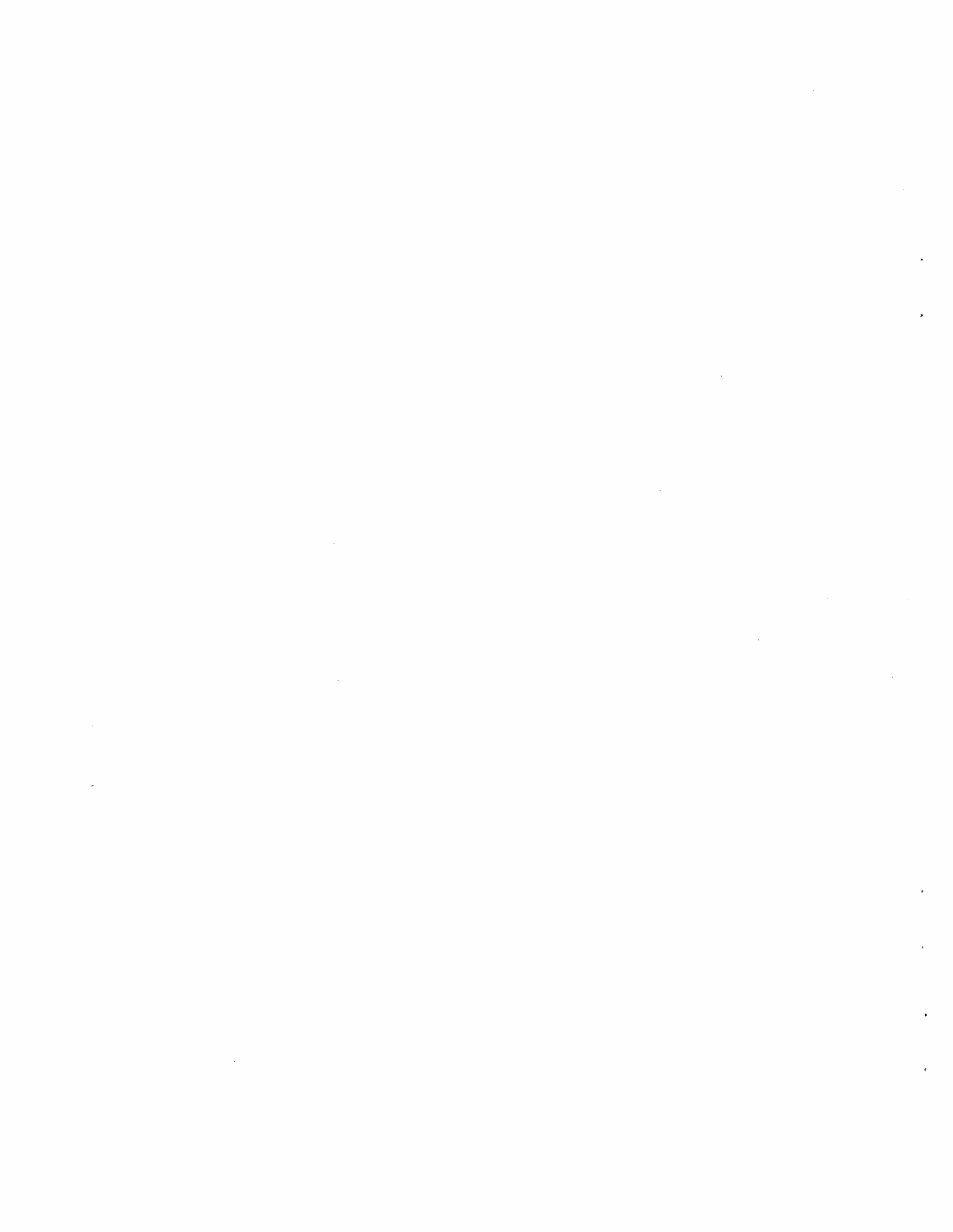# CHAPTER 1 INTRODUCTION

#### 1.1 THE COMPUTER INTERCONNECf

The Computer Interconnect (CI) is a high-speed, serial data bus that is used to link computer subsystems (nodes) together to form a CI cluster. Typically, the cluster is confmed to a computer room environment. Nodes may consist of CPUs, memory, and intelligent mass storage, communication, and data acquisition subsystems. Features of the CI include:

- Dual signal paths capable of simultaneous operation
- 70 megabit per second path bandwidth
- Low error rates
- Packet-oriented transmission
- Immediate acknowledgment of the successful receipt of a packet
- Contention arbitration at light loading and round-robin arbitration at heavy loading

A star distribution system is used to connect the nodes of a CI cluster. For each signal path, a pair of CI bus cables (one for transmit, one for receive) connect each node's CI port interface to the central Star Coupler for that path (Figure  $1-1$ ). The coupler receives and distributes bus signals transmitted by a node to the other CI nodes along the same signal path.



Figure 1-1 Four-Node CI Cluster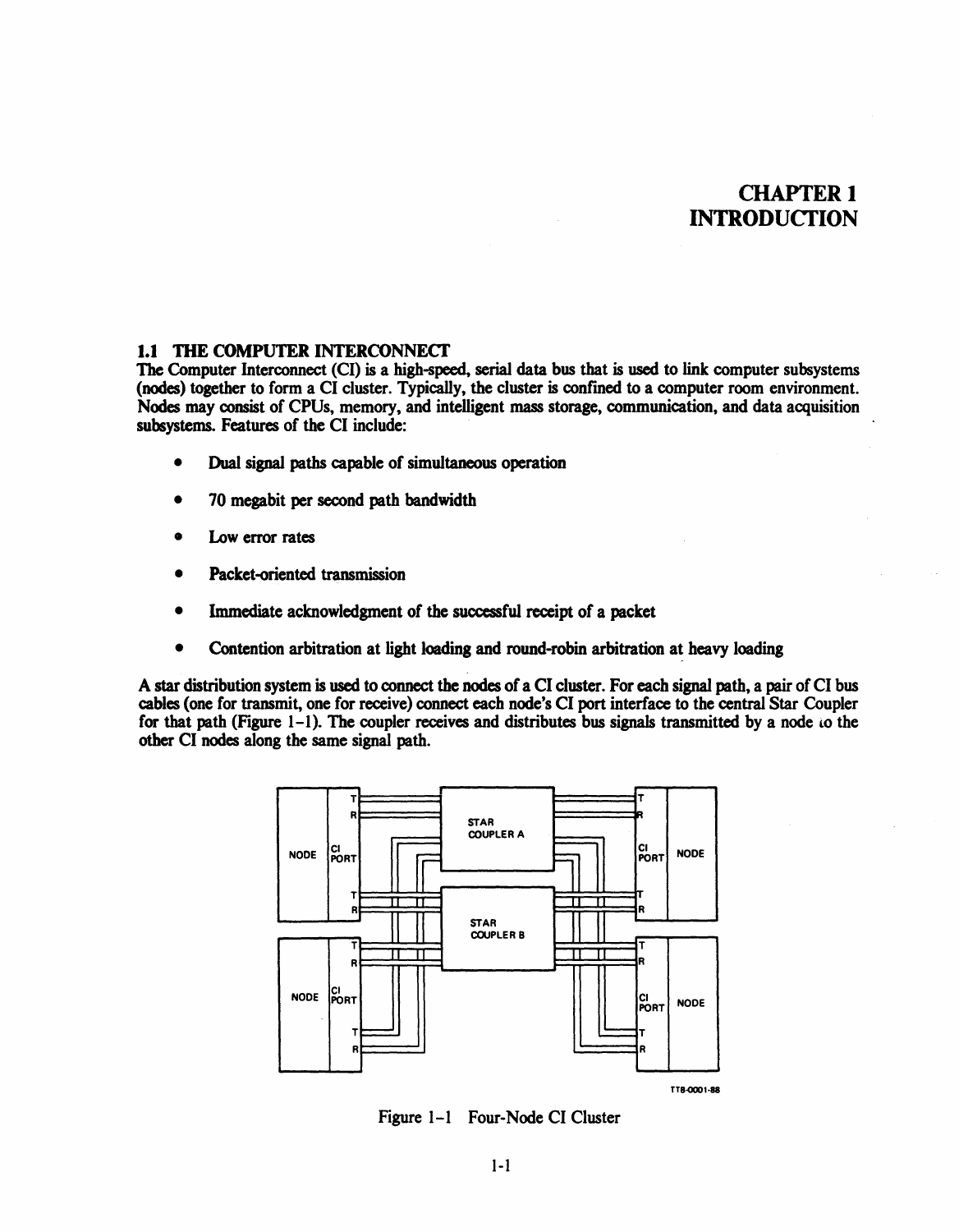#### 1.2 THE STAR COUPLER

The SCOO8 Star Coupler is one of the building blocks of the CI. It is a passive, RF-transfonner coupling device that provides the central connection point for up to 16 nodes in a CI cluster. All nodes within the cluster communicate directly via the Star Coupler. Features of the SCOO8 include:

- $\bullet$  High reliability  $\sim$  No power or cooling requirements.
- Individual node/coupler bus cables may be added or removed without affecting cluster communications.
- Failure of a node or its bus cables will not affect other cluster nodes.
- Isolates signals, noise, and faults associated with a single node from the cluster.
- Terminates node bus cables with their proper (SO-ohm) impedance.

#### 1.3 SC008 OPTION VARIATIONS

The Star Coupler is designed in a modular way to allow for easy cluster expandability. The basic Star Coupler box allows up to eight nodes (single path) to be connected together. Special modularity connectors on each coupler box allow two couplers to be connected together for cluster expansion (up to 16 nodes). Dual path CI clusters require a minimum of two Star Coupler boxes. Table 1-1 lists the available option variations, and Figure 1-2 shows the SCOO8-AC Star Coupler.



Figure 1-2 SCOO8-AC Star Coupler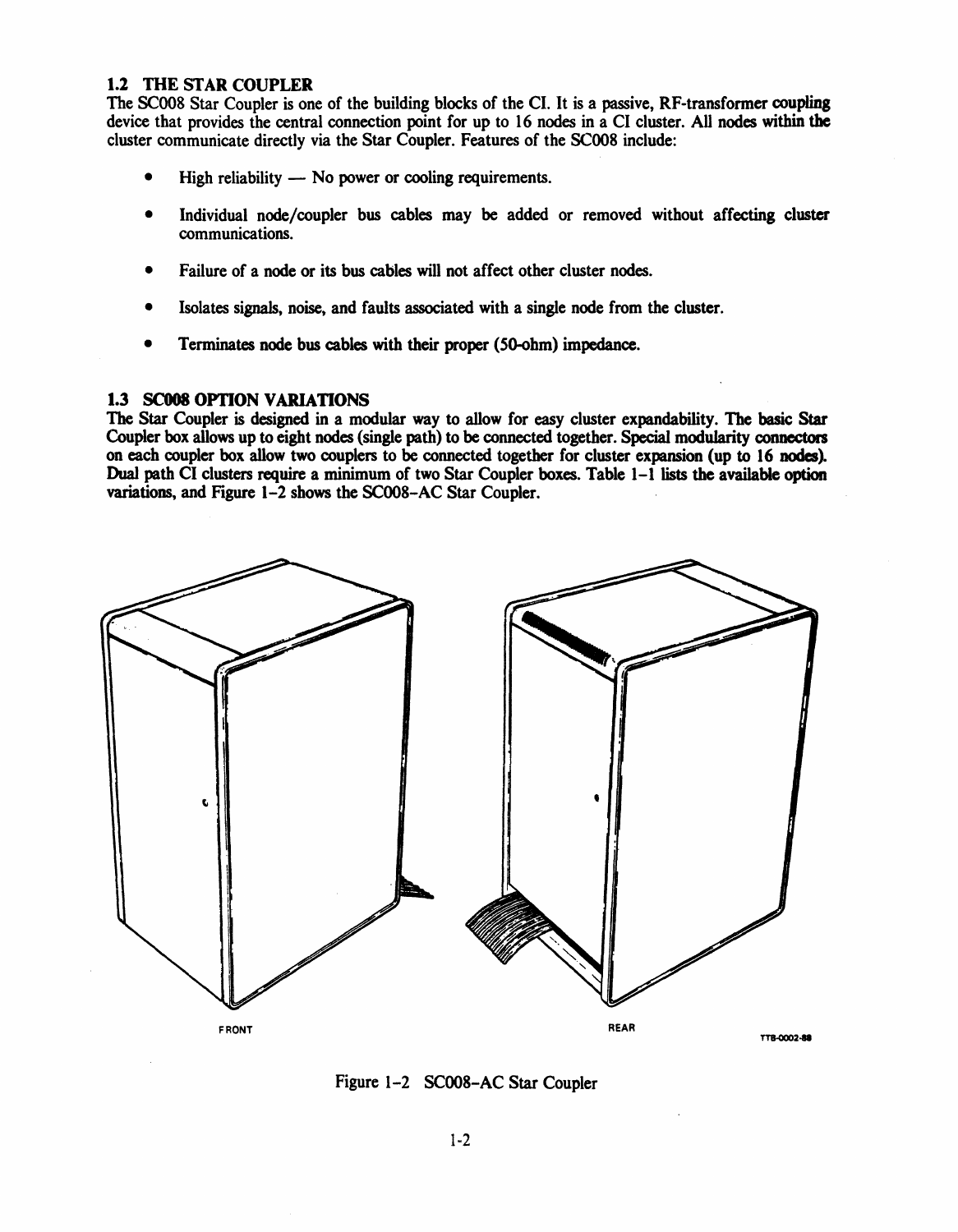| <b>Designation</b> | <b>CI Cluster Size</b> | <b>Consists of:</b>                                                                     |
|--------------------|------------------------|-----------------------------------------------------------------------------------------|
| <b>SC008-AC</b>    | 8 nodes; dual path     | Two Star Coupler boxes mounted in<br>a 40-inch (H9642 type) cabinet                     |
| <b>SC008-AD</b>    | 16 nodes; dual path    | Two add-on Star Coupler boxes (to<br>be added to an existing SC008-AC<br>configuration) |

### Table 1-1 SCOO8 Option Variations

## 1.4 SCOO8 SPECIFICATIONS

The SC008 specifications are outlined in Table 1-2.

 $\ddot{\phantom{a}}$ 

| <b>Specification</b>                       | <b>Description</b>                                                              |  |  |  |  |
|--------------------------------------------|---------------------------------------------------------------------------------|--|--|--|--|
| $I/O$ connectors                           | Female TNC coaxial                                                              |  |  |  |  |
| Impedance                                  | 50 ohms                                                                         |  |  |  |  |
| <b>Bandwidth</b>                           | 1 to 100 Mhz                                                                    |  |  |  |  |
| Isolation between I/O ports                | 30 db                                                                           |  |  |  |  |
| Insertion loss (input to output)           | 20 db                                                                           |  |  |  |  |
| <b>Size</b>                                | $18" \times 8.75" \times 4"$<br>(single coupler)                                |  |  |  |  |
| Weight                                     | 9 lbs. 11 oz.<br>(single coupler)                                               |  |  |  |  |
| <b>Mounting</b>                            | 19" rack mount with nonconductive<br><b>brackets</b>                            |  |  |  |  |
| Environmental                              | MIL-STD-202E                                                                    |  |  |  |  |
| Operating and storage<br>temperature range | $-55^{\circ}$ C to $100^{\circ}$ C<br>$(-67^{\circ}F \text{ to } 212^{\circ}F)$ |  |  |  |  |
| <b>Operating humidity</b>                  | 95% maximum                                                                     |  |  |  |  |

## Table 1-2 SC008 Specifications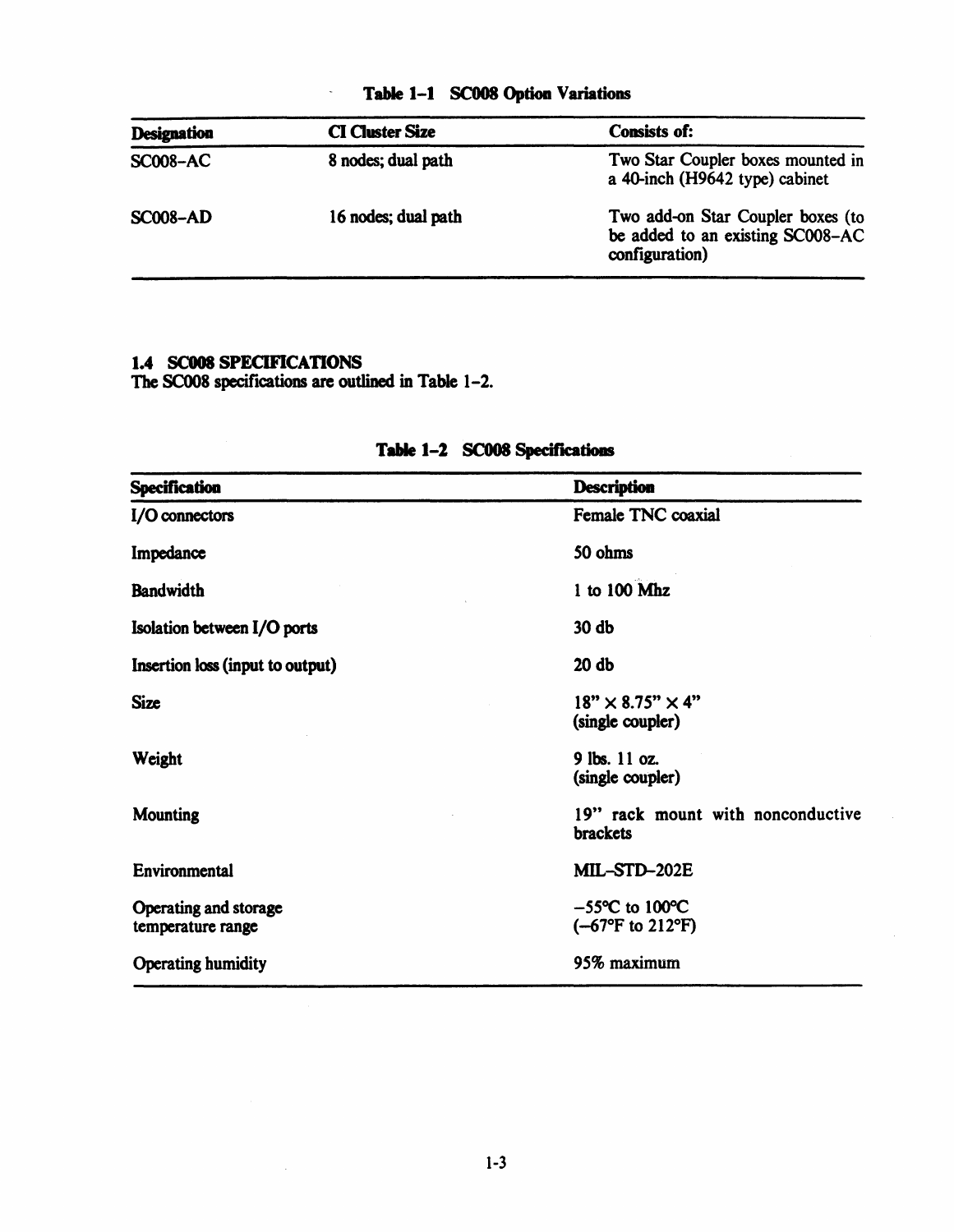#### 1.5 RELATED DOCUMENTS

The following document is related to this guide:

*Cl780 User's Guide* (EK-CI7SO-UG)

DIGITAL personnel may order hardcopy documents from:

Digital Equipment Corporation 444 Whitney Street Northboro, Massachusetts 01532

Attn: Publishing and Circulation Services (NR03/W3) Order Processing Section

Customers may order hardcopy documents from:

Digital Equipment Corporation Accessories and Supplies Group Cotton Road Nashua, New Hampshire 03060

For information, call 1-800-257-1710.

Information concerning microfiche libraries may be obtained from:

Digital Equipment Corporation Micropublishing Group (BUO/E46) 12 Crosby Drive Bedford, Massachusetts 01730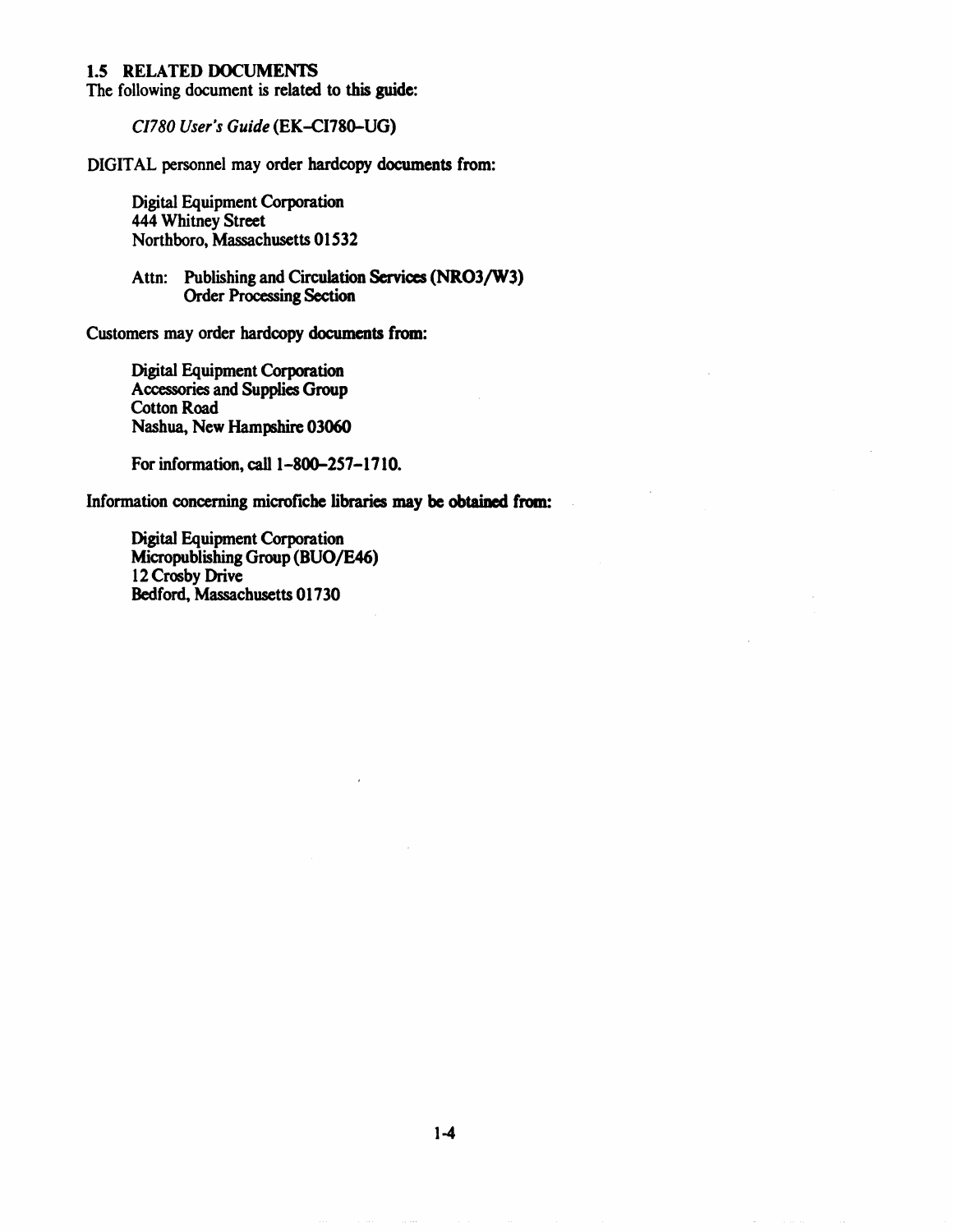## CHAPTER 2 INSTALLATION

#### 2.1 PREINSfALLATION PLANNING

Before installing the SCOO8, consideration should be given to its physical placement relative to the CI nodes that will be connected to it. The coupler must be placed in a location that will allow the bus cables from each node to reach it. Factors to consider when planning a location for the SC008 are:

- 1. Maximum length of the CI bus cables that will be used to connect each node to the coupler.
- 2. How the CI bus cables will be routed between the coupler and each node (i.e., overhead, under the floor, etc).

#### **NOTE** Allow approximately six feet (two meters) of cable Ieagth for routing inside the SCOO8 cabinet.

#### 2.2 UNPACKING AND INSPECTION

The SC008-AC is packaged for shipment mounted on a shipping skid and covered with a cardboard container. The container is secured to the skid with two polyester straps. Unloading ramps are provided to aid in removing the cabinet from the skid (Figure  $2-1$ ).

- 1. Check the container for external damage such as dents, holes, or crushed comers.
- 2. Notify the customer of any damage and list it on the appropriate installation report form.
- 3. Cut the two polyester shipping straps.
- 4. Remove the container cover, two ramps, and the cardboard spacer.
- 5. Lift up and remove the container tube and plastic bag.

#### **NOTE**

#### Allow ten feet (three meters) clearance from the rear of the shipping skid when unloading the cabinet from the skid (deskidding).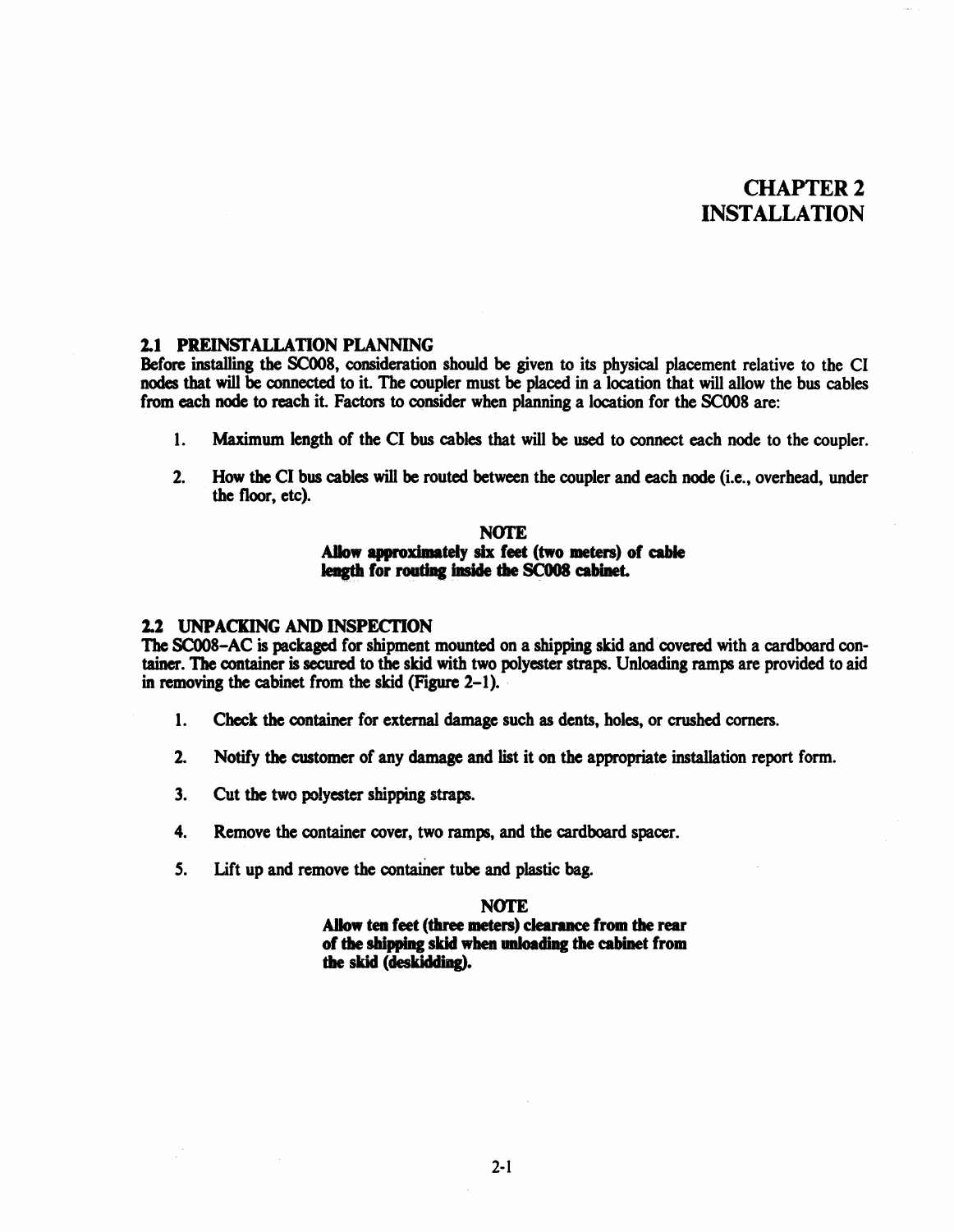

Figure 2-1 Unpacking the SCOOS-AC

- 6. Attach the two ramps to the rear of the shipping skid by sliding the large end of each ramp into the groove of the skid (Figure 2-2). Align the arrows on the skid with the arrows on the ramps.
- 7. Use a 9/16-inch open-end wrench to unscrew and remove the four orange shipping brackets located at the bottom of each corner of the cabinet (Figure 2-2).
- S. Remove the cabinet from the shipping skid by rolling it down the unloading ramps to the floor.

#### WARNING EXTREME CARE SHOULD BE TAKEN! The cabinet weighs in excess of 200 pounds. At least two people should be present to assist in deskidding the cabiaet.

- 9. Open the rear door of the cabinet using a 5/32-inch Allen wrench and remove any accessory cartons/packages located inside. An Allen wrench is provided in a plastic bag that is taped to the outside of the cabinet.
- 10. Open all cartons/packages and inventory their contents against the packing list.
- II. Inspect the cabinet and all components for damage such as scratches, dents, or breaks. Report any damage to the customer and record it on the appropriate installation report form.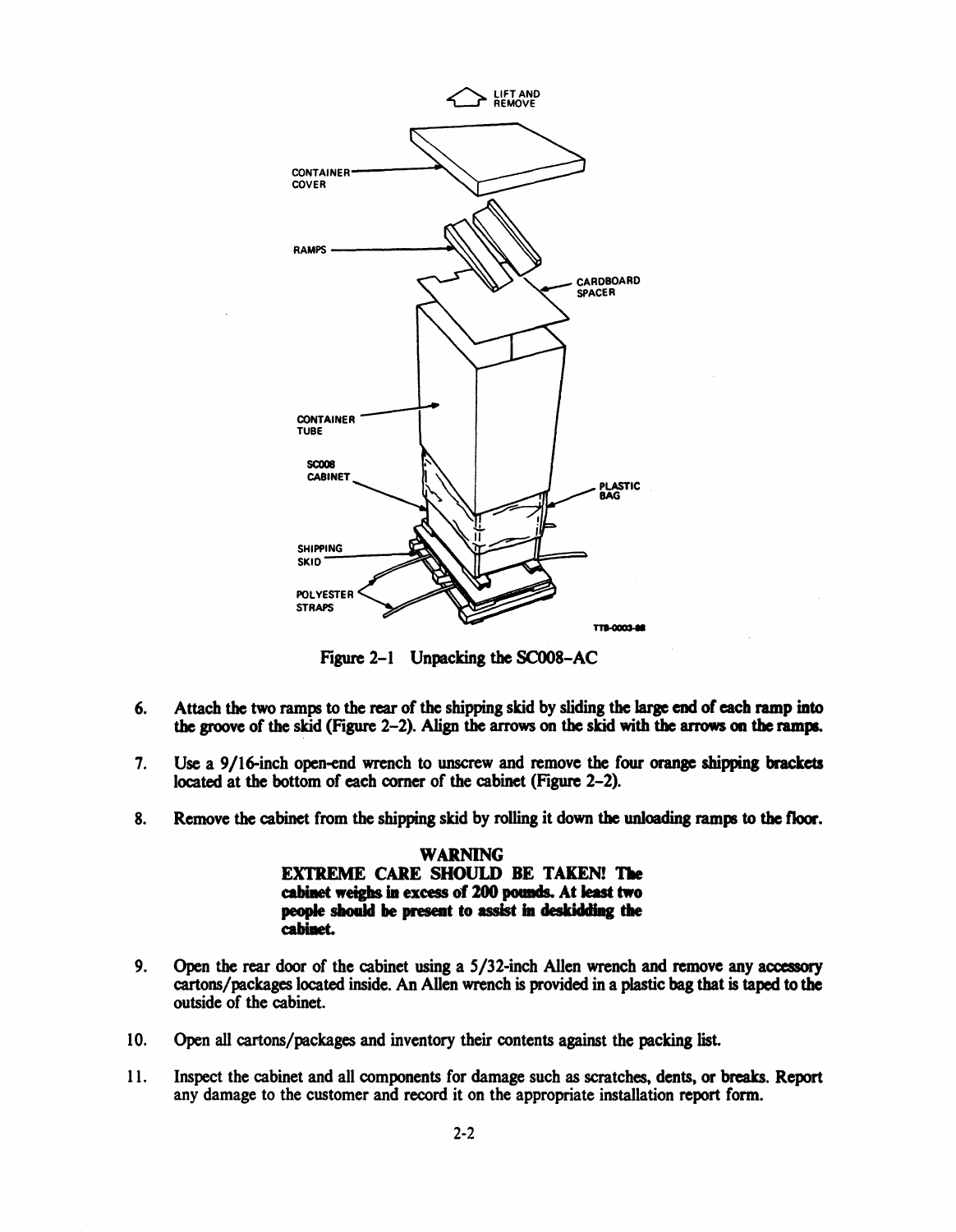

Figure 2-2 Deskidding the SCOO8-AC Cabinet

#### 2.3 CONFIGURATION

The sc008 coupler box contains eight transmit ports (connectors), eight receive ports, and six modularity connectors. The modularity connectors allow two coupler boxes to be cabled together as one 16-port unit. A minimum of two sc008 couplers are required to configure a dual path CI cluster, one for data path A nodes 0 to 7 and the other for data path B nodes 0 to 7. Configure the SC008 for the number of nodes to be connected using the following procedure.

#### **NOTE**

For some configurations of the SC008, Steps 1 and 2 will be performed at the factory. Check to see if the data path B label is already on the lower coupler box as shown in Figure 2-3. Skip Steps 1 and 2 if the label is present.

- 1. Locate the data path B label supplied  $(P/N)$  3618845-02) and remove its paper backing.
- 2. From the rear of the cabinet, place the label on the lower (data path B) coupler box so it covers the silkscrecned A label (Figures 2-3 and 2-4).
- 3. If more than eight nodes are to be connected, install the add-on couplers using the procedure in Section 2.5.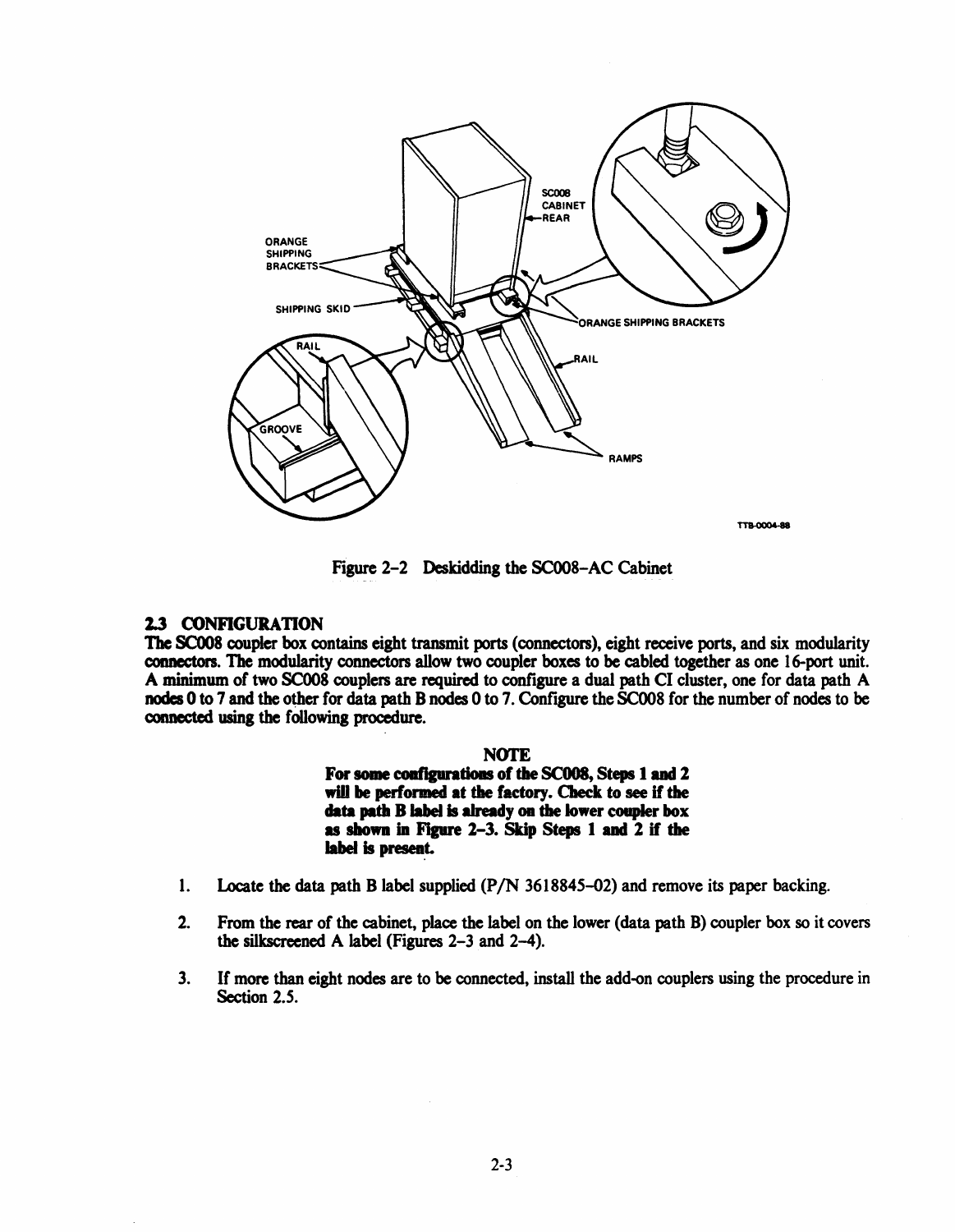

Figure 2-3 SC008-AC Cabinet Internals (Rear View)

 $\ddot{a}$ . Remove (unscrew) the terminators from the transmit and receive ports that will have CI bus cables connected (Figure 2-4).

#### **NOTE**

Terminators MUST be connected to unused transmit and receive ports to maintain the correct terminating impedance. Unused modularity connectors do not require terminators.

- 5. Store terminators in the terminator storage assemblies located on the side of the rear cabinet frame (Figure 2-3).
- Connect the modularity cables supplied (P/N 7018530) to the correct modularity connectors 6. (Figures  $2-4$  and  $2-5$ ).
	- For an installation of eight nodes or less:  $\cdot$  a.
		- $\bf{l}$ Connect a cable between modularity connectors 1 and 4 on each data path coupler.
		- $2)$ Store extra cables on remaining modularity connectors, as shipped (Figure 2-4). This will not affect operation.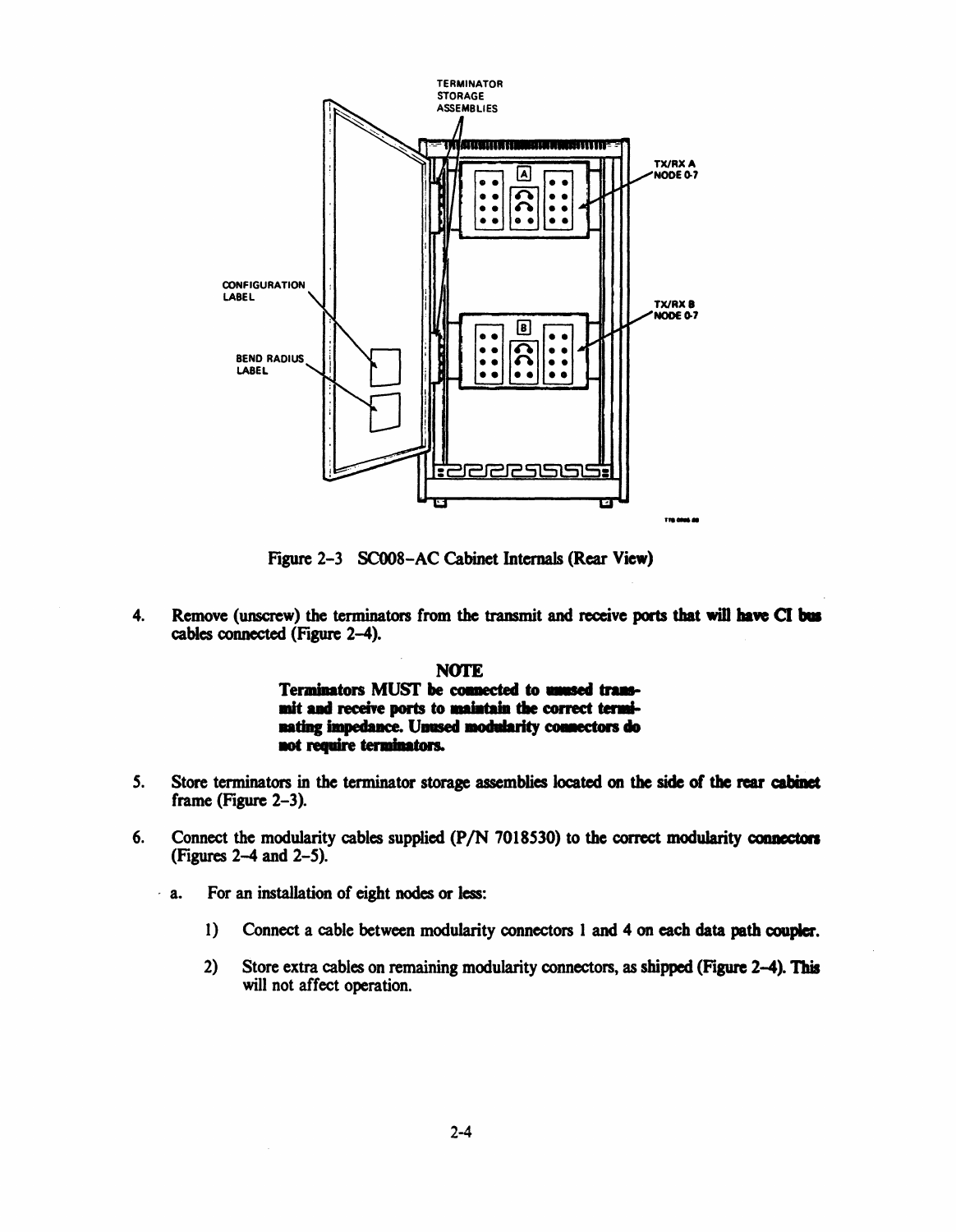- b. For an installation of nine nodes or more:
	- 1) Connect a cable between modularity connectors 1 and 2 on the node 0-7 coupler for each data path.
	- 2) Connect a cable between modularity connectors 4 and 5 on the node 0-7 coupler for each data path.
	- 3) Connect a cable between modularity connector 3 on the node 0-7 coupler to connector 1 on the node 8-15 coupler for each data path.
	- 4) Connect a cable between modularity connector 6 on the node 0-7 coupler to connector 4 on the node 8-15 coupler for each data path.



Figure 2-4 sc008 Coupler Box Details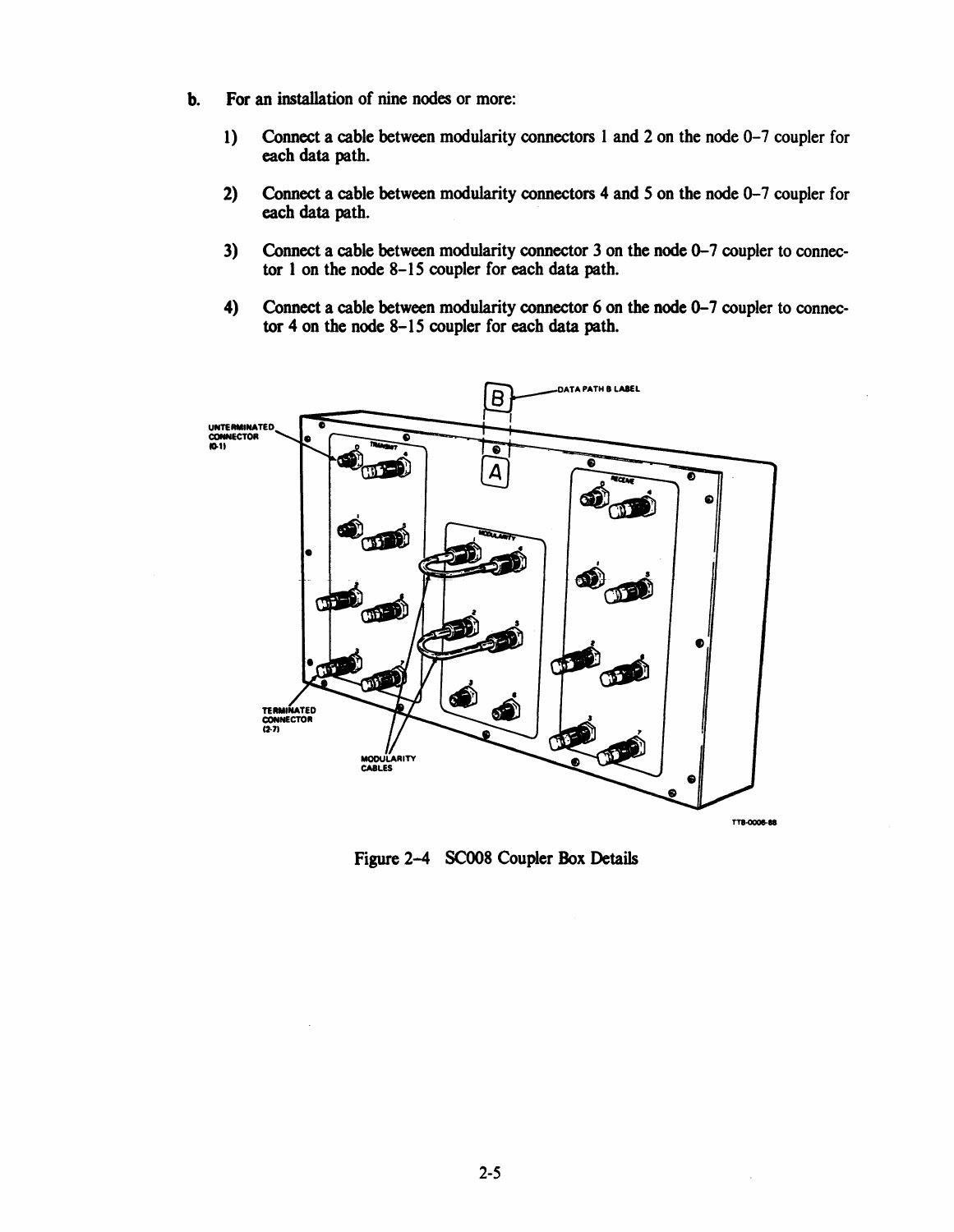

Figure 2-5 Configuration Path Label

#### 2.4 CABLING

In dual path CI clusters, a set of four CI bus cables (BNCIA-XX) is required for connecting each node to the SCOOS. Use the following procedure to cable a CI node to the coupler.

1. Carefully unroll and route the CI bus cables between the node and the SCOOS. Do not exceed the 4-inch bend radius (Figure 2-6) when bending the cables, and take care to avoid any kinks, twists, or cuts in the cables (Figure 2-7).

#### **CAUTION**

#### Accidental grounding of any metal part of the BNCIA cables to cabinet (chassis) ground will seriously degrade performance.

2. Place identification labels on both ends of each CI cable.

#### NOTE

Steps a and b will normally be performed at the factory. Verify that two of the CI cables have red TX labels attached to each end, and the remaining two cables have green RX labels on each end. Skip Steps a and b if the labels are present.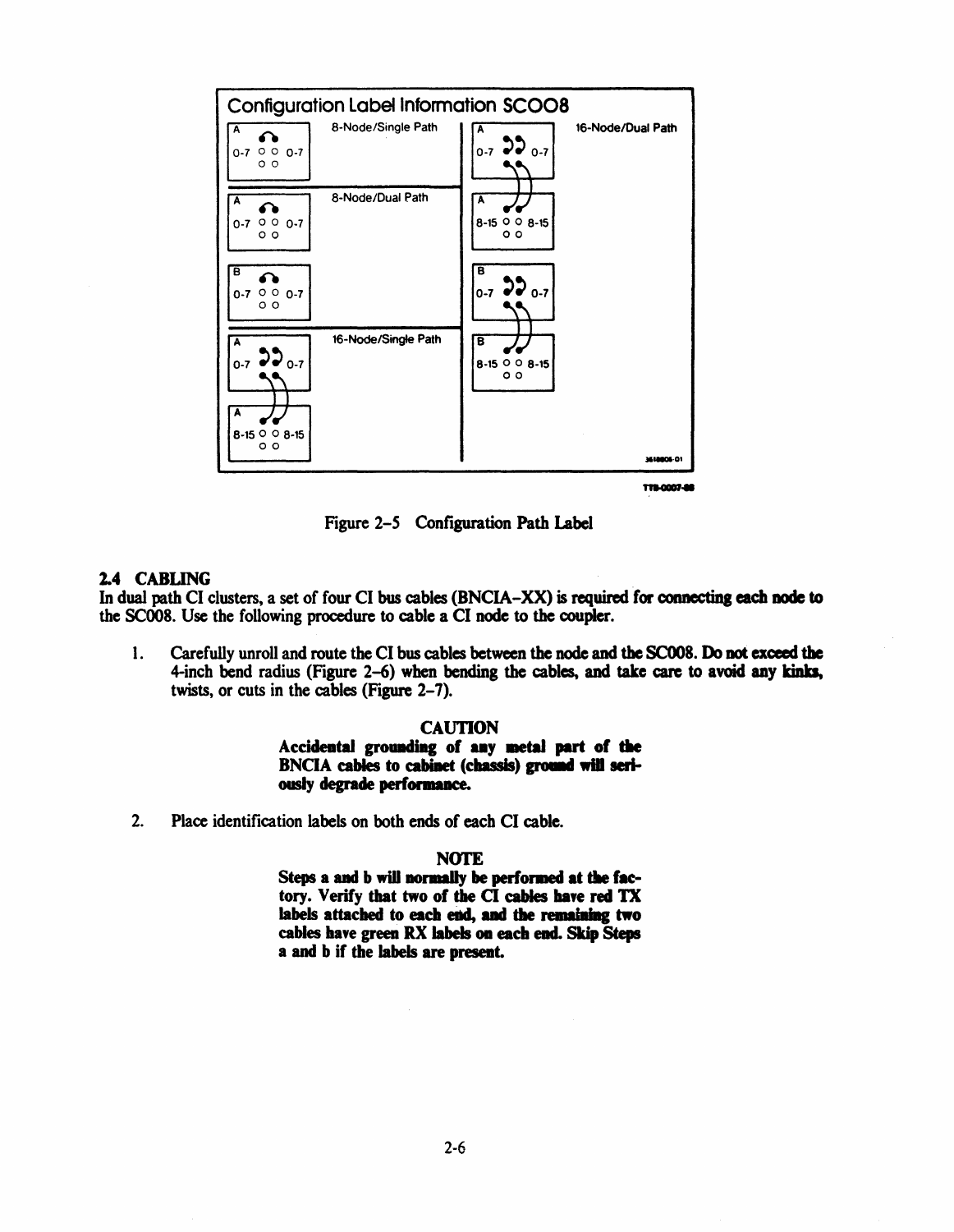- **a.** On two of the cables, place a red TX label  $(P/N)$  3618808–02) a short distance behind the connector on each end (Figure 2-8). Fold the label in half around the cable and press the two ends of the label together.
- b. On the remaining two cables, place a green RX label  $(P/N)$  3618808-01) a short distance behind the connector on each end (Figure 2-9). Fold the label in half around the cable and press the two ends of the label together.
- c. Locate the marker 0-15, A and B label  $(P/N)$  3618807-01) shown in Figure 2-10. In the space provided on each TX/RX label, place the correct node number, CI cluster number, and data path letter.

#### **NOTE** Make sure labels do not interfere with cable managers.

3. Using the previously attached labels for identification, screw (clockwise) each cable onto its corresponding bulkhead connector on the node.



TT8-0008-88

Figure 2-6 Bend Radius Label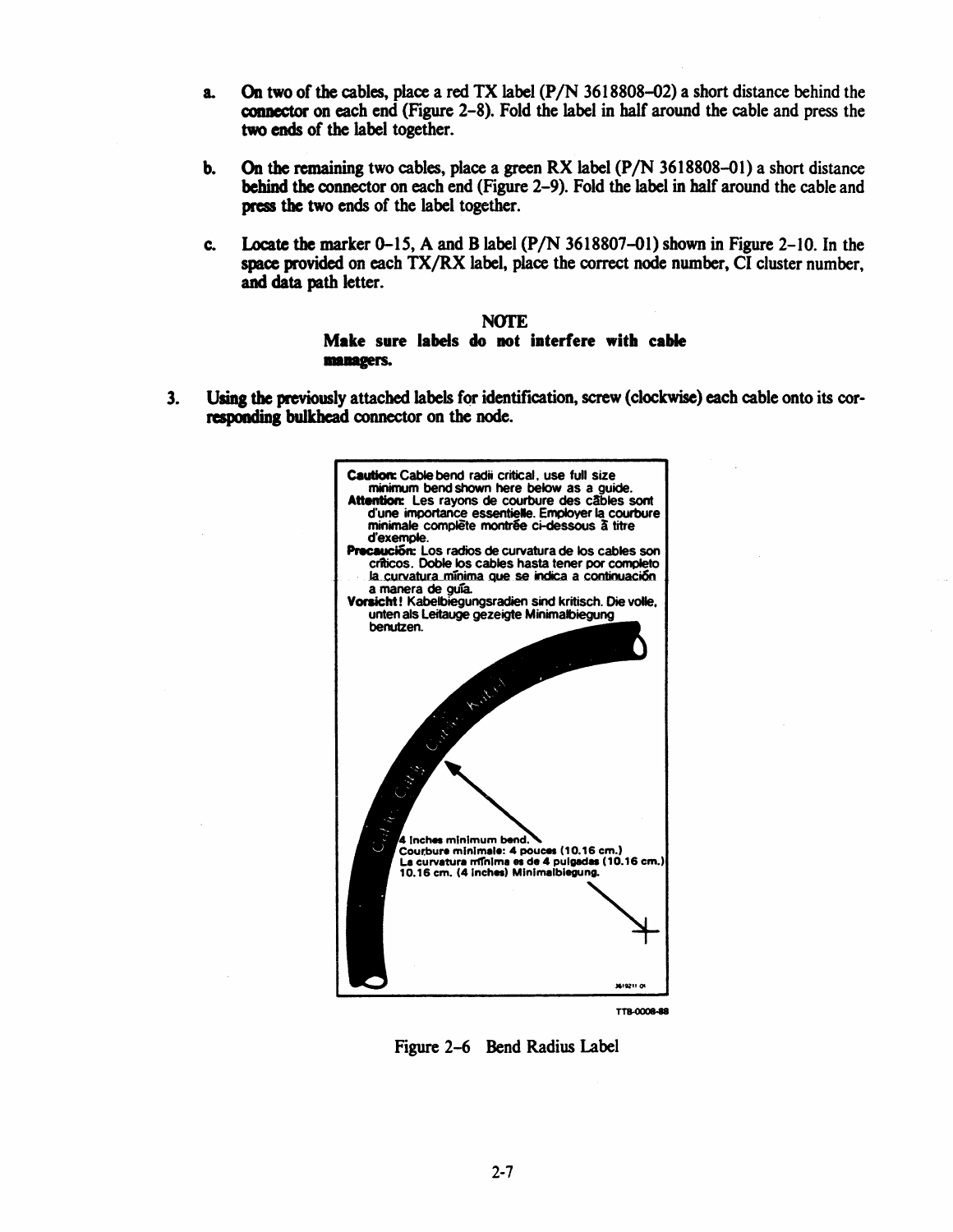



Figure 2-7 Unrolling the CI Cables



Figure 2-8 Transmit Cable Label (Red)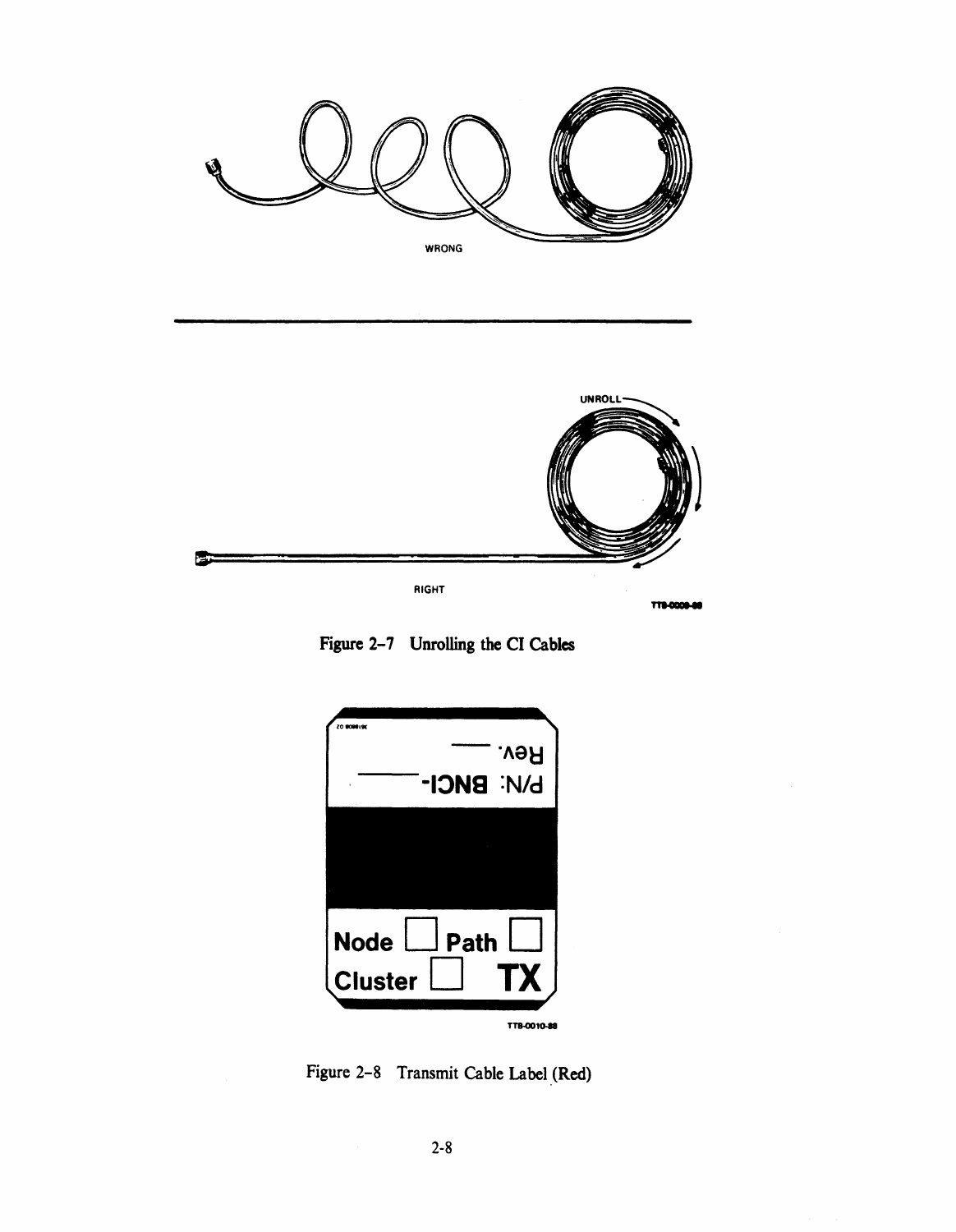| 100000190   |                |      | .vəЯ<br><b>BVI: BNCI-</b> |
|-------------|----------------|------|---------------------------|
|             |                |      |                           |
| <b>Node</b> | <b>Cluster</b> | Path | RX                        |
|             |                |      | TTB-0011-88               |

Figure 2-9 Receive Cable Label (Green)

| 0      |    |        | o | ą | 5 | Ô |   | $\ddot{\phantom{0}}$ | Ş                    |   |    |   |   |   |             |
|--------|----|--------|---|---|---|---|---|----------------------|----------------------|---|----|---|---|---|-------------|
| 0      |    | ŋ      | ς | 4 | 5 | ô |   | ÷                    | 3                    |   |    |   | n | z |             |
| C      |    | ۸      | ζ | 4 | 5 | ô |   | 8                    | 9                    |   |    |   |   | æ |             |
| 0      |    | n      | 3 | 4 | 5 | 6 |   | 8                    | 9                    |   |    |   | B | z |             |
| D      | ٥  | ß      | D | A | Δ | ۸ |   | 4                    | ٥                    | ٨ | ٥  | ۵ | Δ |   | A           |
| P.     | P. | D      | ٨ | Δ | Δ | â | A | A                    | ۵                    | ٨ | P. | A | ٠ | Δ | д           |
| r<br>D | U  | J<br>О | Ē | õ | Б | Ξ | Ē | ÷                    | Ę                    | ÷ | Б  | Ē | š | Ē | ŝ           |
| U<br>U | U  | ŝ      | B | Β | E | å | ÷ | Е                    | $\ddot{\phantom{a}}$ | ă | ī. | Ğ | õ | ă | ÷,          |
|        |    |        |   |   |   |   |   |                      |                      |   |    |   |   |   | TTB-0012-88 |

Figure 2-10 Marker 1-15, A and B Label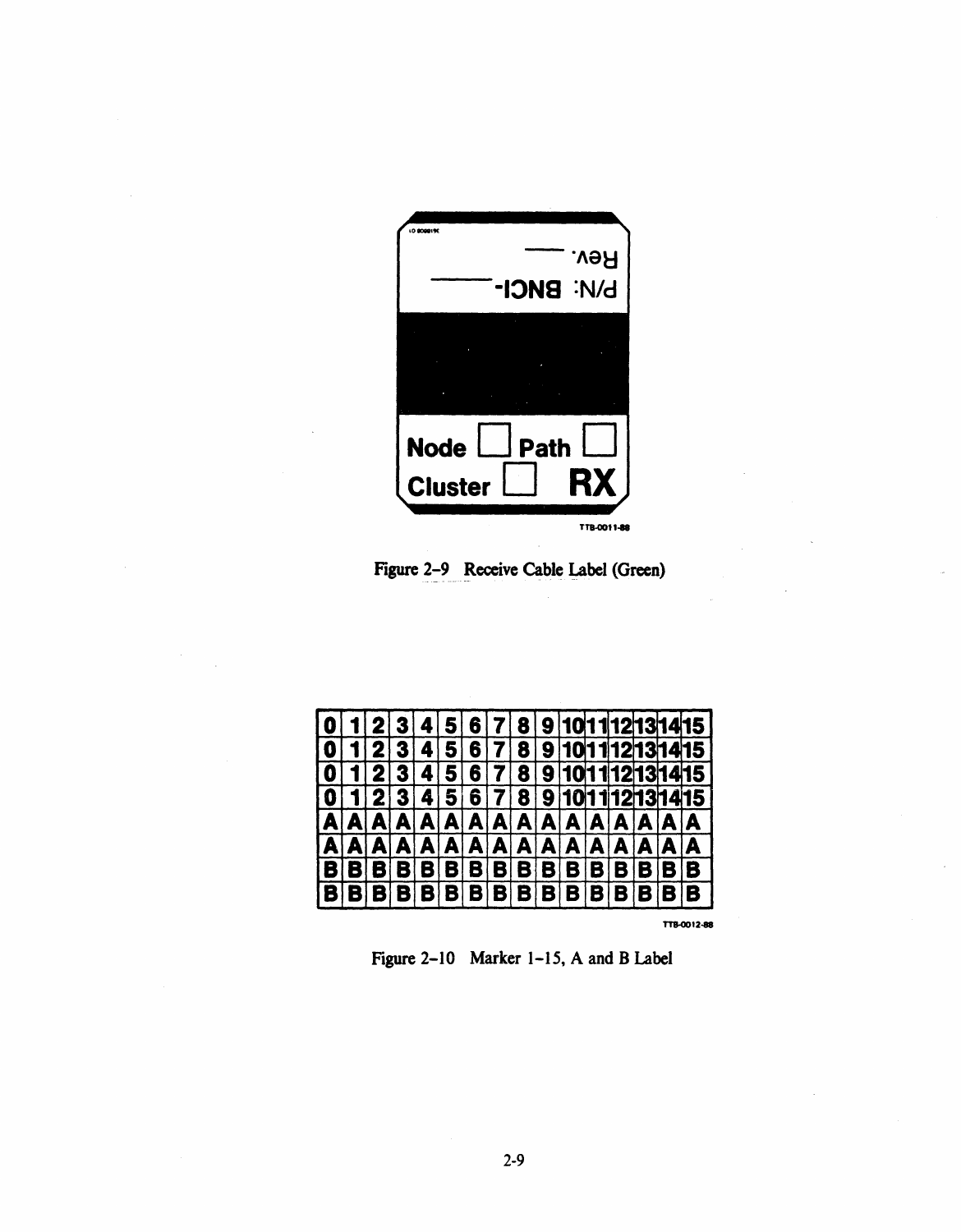4. Check the rear door of the node cabinet that houses the CI interface for a node number label (Figure 2-11). If no label is attached, locate the applicable label  $(P/N)$  3619264-17) and place the correct numbered label, at eye level, on the outside of the door.

#### NOTE Refer to the *Cl780 User's Guide* (or appropriate) for information on assignment of node numbers.

- 5. Connect the CI bus cables to the SCOO8 coupler (Figure 2-12). Do not exceed the 4-inch bend radius (Figure 2-6) when bending the cables, and take care to avoid any kinks, twists, or cuts in the cables.
	- a. Using the attached labels for identification, screw each cable onto its correspmding SCOO8 port (i.e., node 0 TX A cable connects to the data path A coupler transmit 0 port).
	- b. Route the cables down through the side cable guides with node 0-7 cables on the left side and node 8-15 cables on the right side. Follow the cabling sequence of front to rear for nodes o to 7 and nodes 8 to 15, respectively.
	- c. Route the cables through the cabinet from the side managers (through the rear cable guide). Follow the cabling sequence of left to right for nodes 0 to 15, respectively.



Figure 2-11 Node Number Label (Node 3)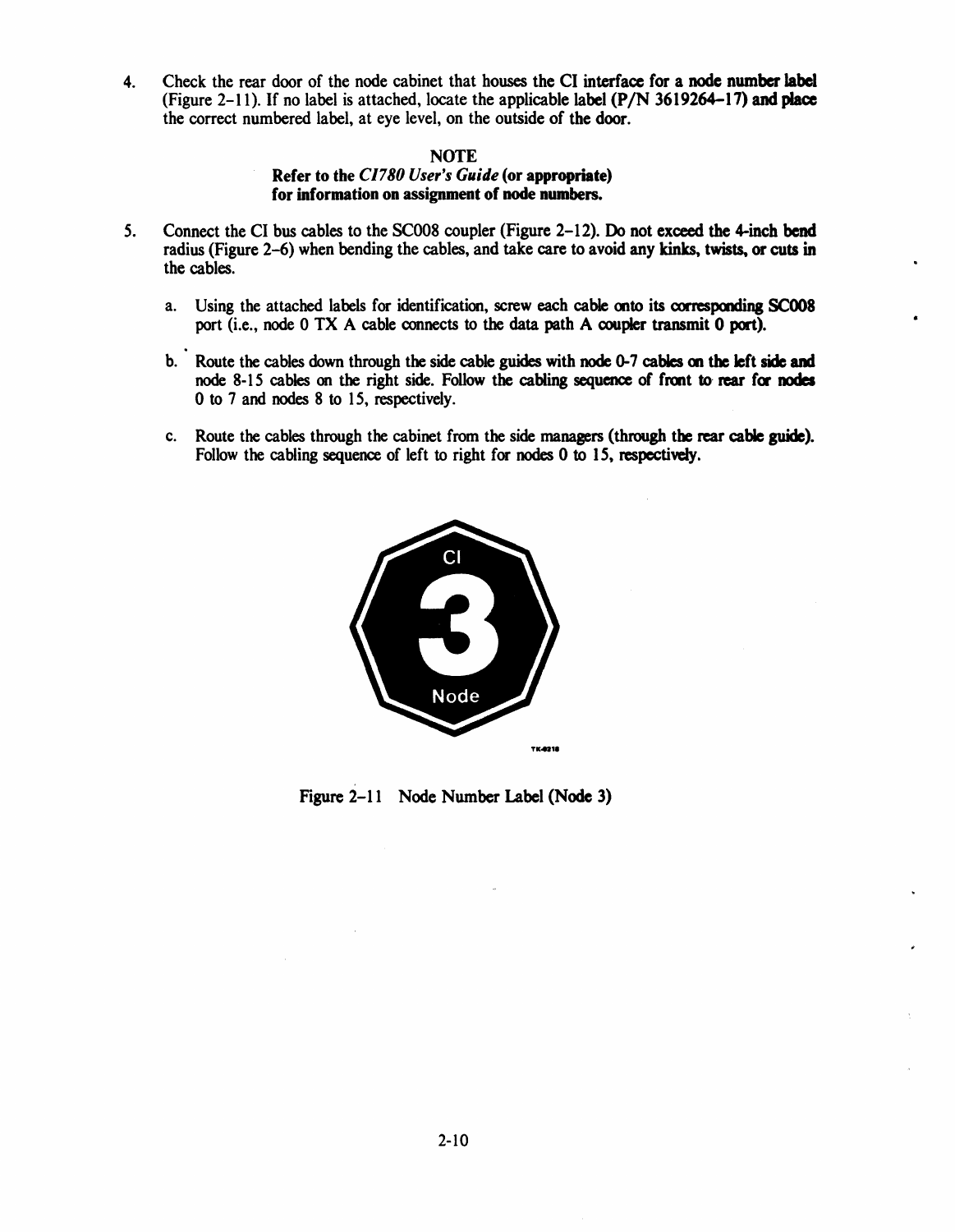

Figure 2-12 SCOO8 Internal Cable Routing

 $\ddot{\phantom{0}}$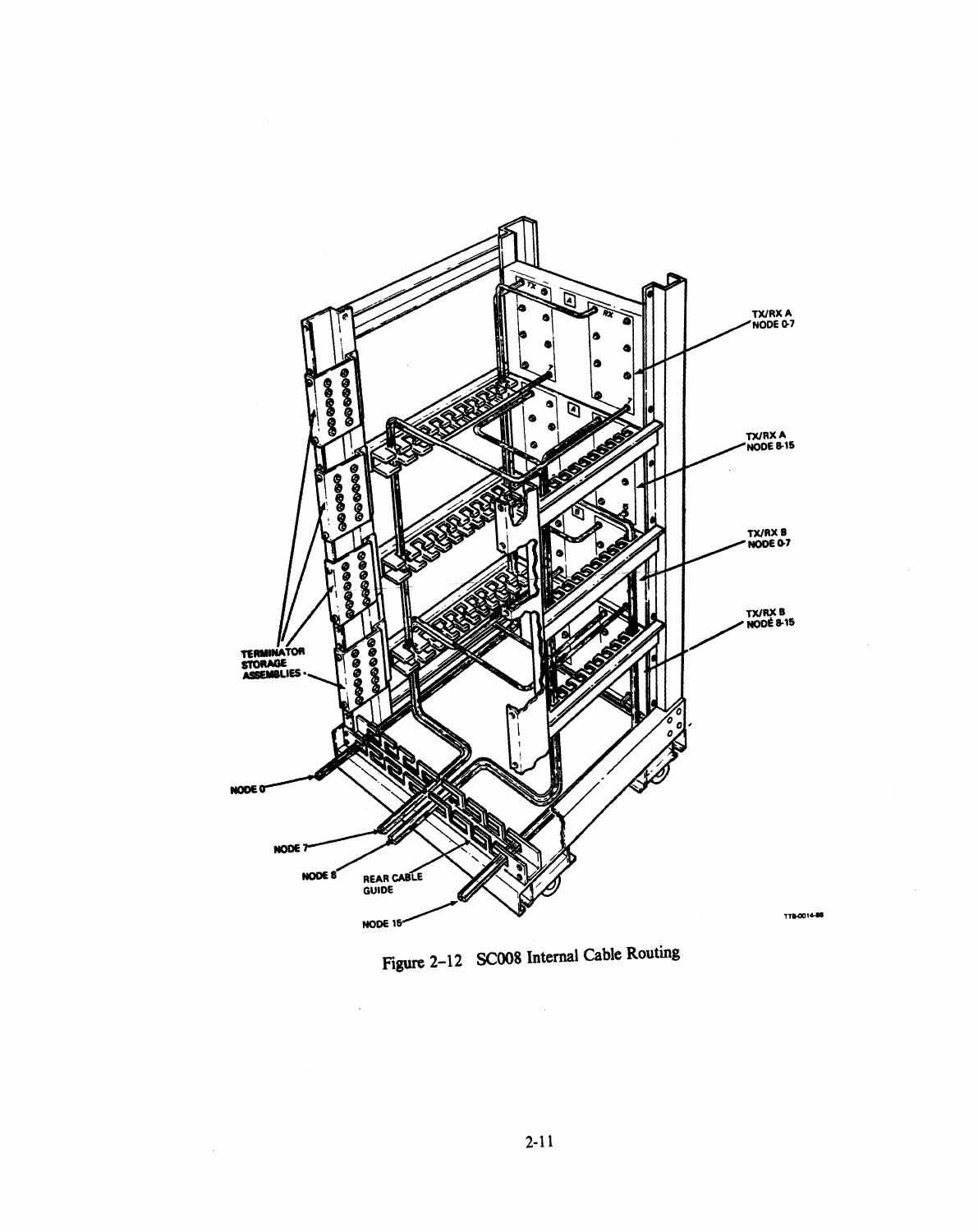#### 1.5 ADD-ON COUPLER INSTALLATION

Use the following procedure to install add-on couplers in the SCOO8 cabinet.

- 1. Locate the data path B label *(PIN* 3618845-02) supplied in the accessories package and remove its paper backing.
- 2. Place the label on one of the couplers so it covers the silkscreened A label (Figure 2-13).
- 3. Locate the two nodes number 8-15 TX/RX label sets *(PIN* 3618845-01) and remove their paper backing.
- 4. Place one of the node 8-15 transmit labels over the silkscreened node 0-7 transmit label on the data path A coupler box (Figure 2-13).
- 5. Place one of the node 8-15 receive labels over the silkscreened node 0-7 receive label on the data path A coupler box (Figure 2-13).
- 6. Place node  $8-15$  transmit and receive labels on the data path B coupler box, following the procedure in Steps 4 and 5.
- 7. Open the front cabinet door using the 5/32-inch hex Allen wrench provided.
- 8. From the front of the cabinet, mount the node 8-15 couplers (Figure 2-14).
	- a. Place the coupler mounting brackets right below the node 0-7 data path A coupler and screw the brackets to the cabinet frame using four machine 10-32 screws and washers.
	- b. Loosen and remove the four 10-32 screws and washers on the coupler box.
	- c. Place the coupler inside the cabinet so that its mounting holes line up with the matching slots on the brackets.
	- d. Screw the coupler box to the brackets using the four 10-32 removed screws and the washers.
	- e. Mount the node 8-15 data path B coupler box and brackets underneath the node 0-7 data path B coupler using the same procedure.

NOTE

Remember that for those machines that are being updated, the mounting brackets for the SCOO8 boxes, nodes 0-7, must also be reversed. (See Figure 2-14.)

- 9. Close and lock the front cabinet door using the 5/32-inch hex Allen wrench provided.
- 10. Install the add-on terminator storage assemblies (Figure 2-12).
	- a. Open the rear cabinet door using a 5/32-inch hex Allen wrench.
	- b. From the back of the cabinet, mount the terminator storage assemblies *(PIN* 7018770-00) to the right side of the cabinet frame. Using four  $10 \times 32$  screws per assembly, secure the data path B assembly at hole locations 12 and 21 and the data path A assembly at hole locations 40 and 49.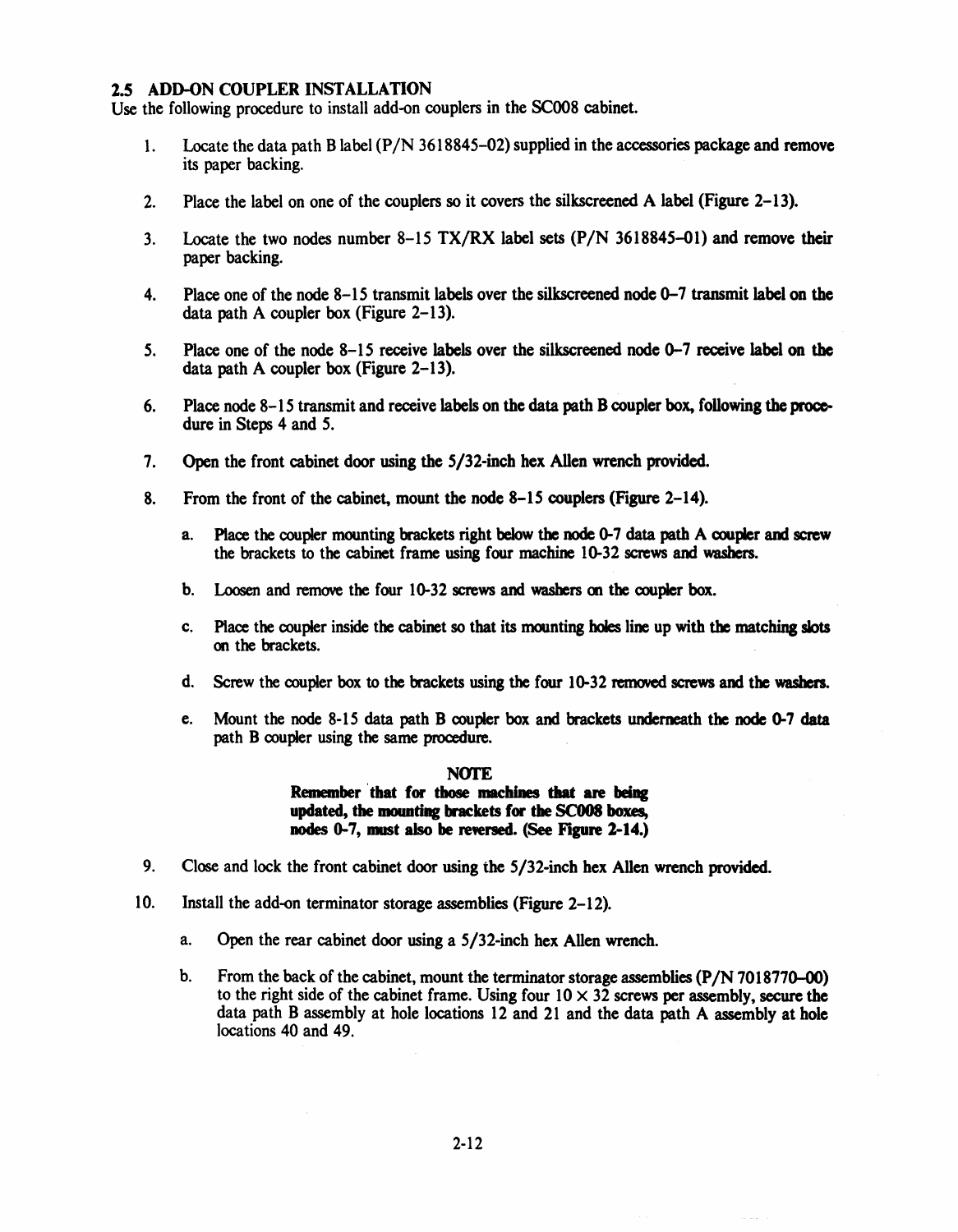



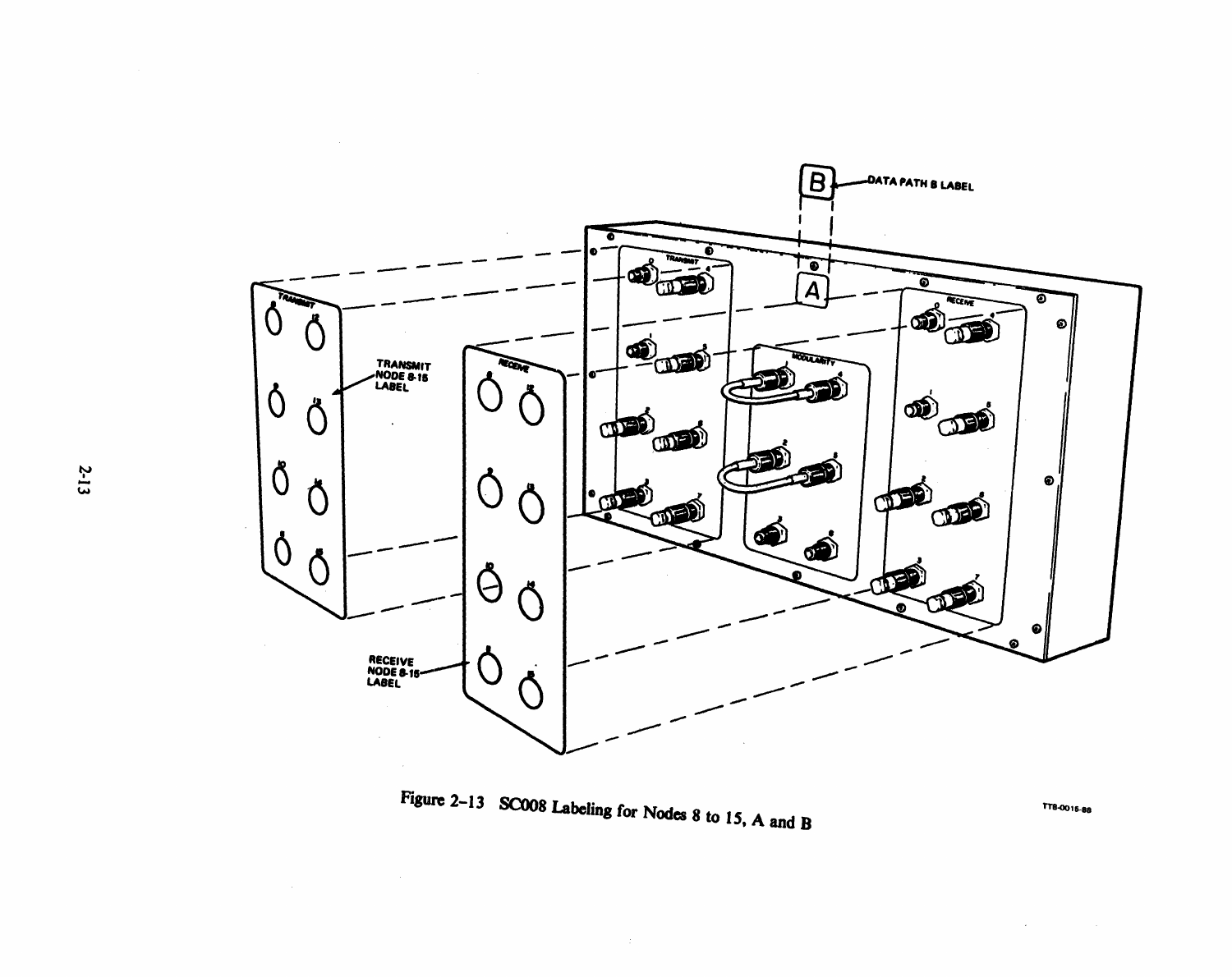

Figure 2-14 Mounting Node 8-15 Couplers

#### 2.6 CABLE EXIT COVER INSfALLATION (OPTIONAL)

A cable exit cover is provided with the sc008-AC for use in those installations where the CI bus cables are to be routed under the floor. The cover serves as a safety feature by providing an enclosure over the floor opening at the point where the CI cables exit the sc008 cabinet and enter the floor opening. Use the following procedure to install the cable exit cover.

> **NOTE** Refer to Figure  $2-15$  for details when performing Steps 2 to 7.

- 1. Locate the two cable cover mounting brackets (P/N 7426225-1).
- 2. Remove and save the two  $\frac{1}{4}$ -inch  $\times$  20-inch screws holding the right side of the rear base trim to the cabinet.
- 3. Place one of the mounting brackets over the trim with the large angle plate toward the outside. Position the bracket so its two large holes are aligned with the screw holes in the trim.
- 4. Screw the bracket and the rear base trim to the cabinet with the two screws removed in Step 2.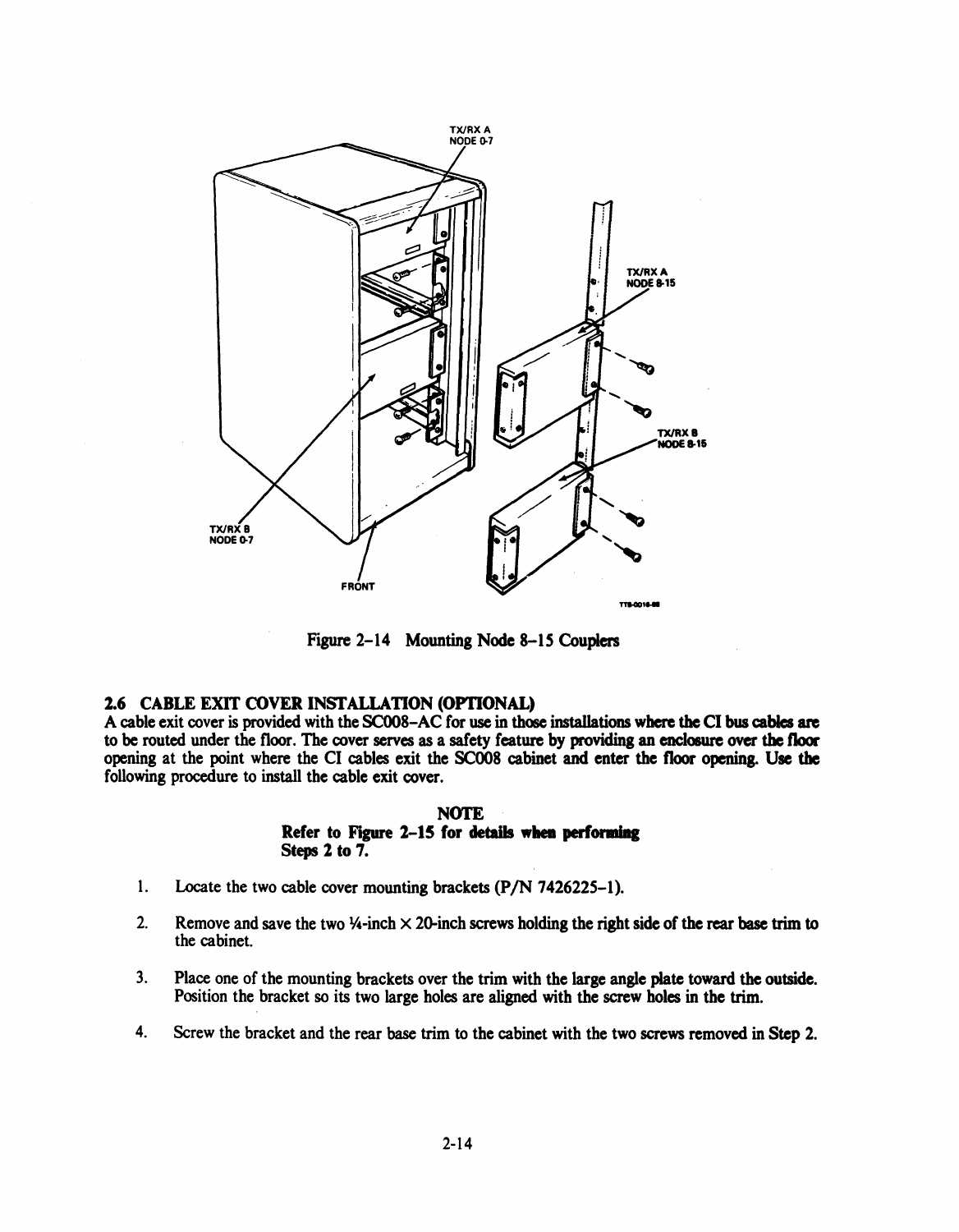

Figure 2-15 Cable Exit Cover Instailation

- *S.* Attach the second mounting bracket to the left side of the rear base trim using the same procedure. Make sure the large angle plate on the bracket is on the outside.
- 6. Place the cable exit cover  $(P/N 7426224-1)$  over the two mounting brackets so the slots on the side of the cover align with the holes in the brackets.
- 7. Screws the cover to the brackets using four  $10 \times 32$  screws.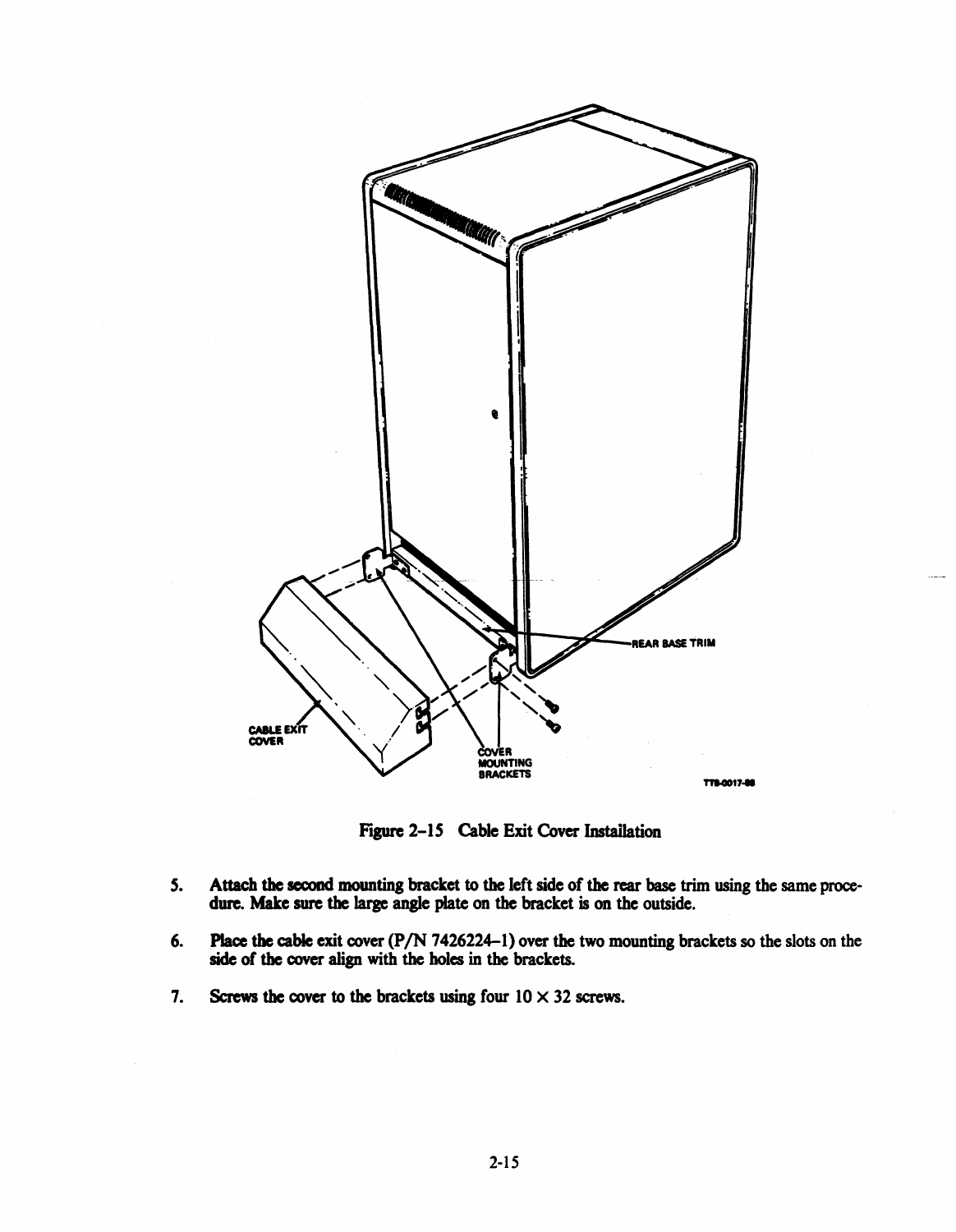#### 2.7 CABINET CONVERSION FOR UPPER CABLE EXIT (OPTIONAL)

Normal configuration of the SC008 cabinet provides for the CI bus cables to exit the cabinet below the rear door. When the CI cables are to be routed overhead, the cabinet may be configured to allow the cables to exit above the rear door. Use the following procedure to convert the SCOO8 cabinet for upper cable exit.

#### **NOTE** Refer to Figure 2-16 for details when performing the following steps.

- 1. Remove the rear cabinet door.
	- a. Unscrew the rear door ground strap (green and yellow wire) from the door and save the screw.
	- b. Pull down on the upper (spring-loaded) binge-pin to disengage it from the cabinet.
	- c. Disengage the bottom hinge-pin from the lower pivot bracket by lifting· the door up and away from the cabinet.



Figure 2-16 Cabinet Conversion for Upper Cable Exit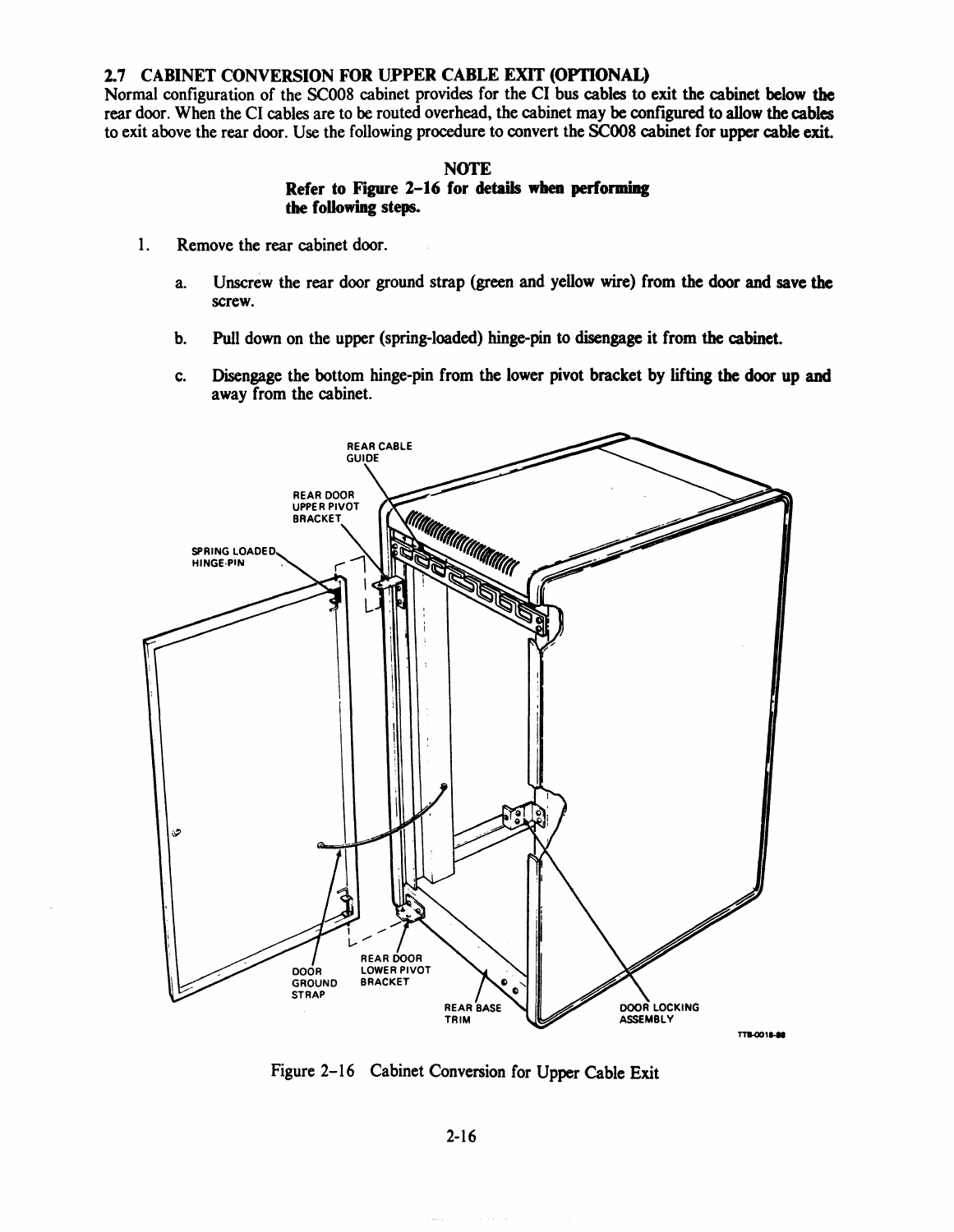- 2. Remove the lower pivot bracket by unscrewing the two screws holding it to the cabinet. Save these two screws.
- 3. Mount the pivot bracket supplied in the accessories package *(PIN* 7422272-01) to the upper part of the rear cabinet frame (holes 51 and 54). Use the two screws saved in Step 2.
- 4. Remove the rear cable guide from the lower part of the cabinet by unscrewing the four screws (two on each side) holding it to the frame. Save these four screws.
- 5. Mount the rear cable guide above the newly installed pivot bracket (holes 56 and 57) using the four screws saved in Step 4.
- 6. Loosen the two  $4 \times 20$  screws holding the right side of the rear base trim to the cabinet.
- 7. Mount the lower pivot bracket supplied in the accessories package (P/N 7422221-00) to the rear base trim by placing the bracket cutouts over the two loosened screws and tightening the screws.
- 8. Lower the rear door locking assembly.
	- a. Remove and save the two screws holding the locking assembly to the cabinet.
	- b. Mount the locking assembly on the cabinet at hole locations 28 and 30 using the previously removed screws.
- 9. Mount the rear door on the cabinet.
	- a. Engage the bottom binge-pin into the lower pivot bracket.
	- b. Pull down on the upper (spring-loaded) binge-pin and engage it into the upper pivot bracket.
	- c. Attach the ground strap to the door using the screw saved in Step la.
	- d. Check to see that the door lock aligns with the cabinet locking assembly, allowing the door to be locked. Perform Step 10 if alignment is necessary.
- 10. Align the rear door locking assembly (optional).
	- a. Open the front door and remove the right side panel locking bracket.
	- b. Remove the right side panel.
	- c. Loosen the two screws on the side of the rear door locking assembly.
	- d. Close and lock the rear door.
	- e. Tighten the two loose locking assembly screws.
	- f. Reinstall the side panel and its locking bracket.
	- g. Close and lock the front door.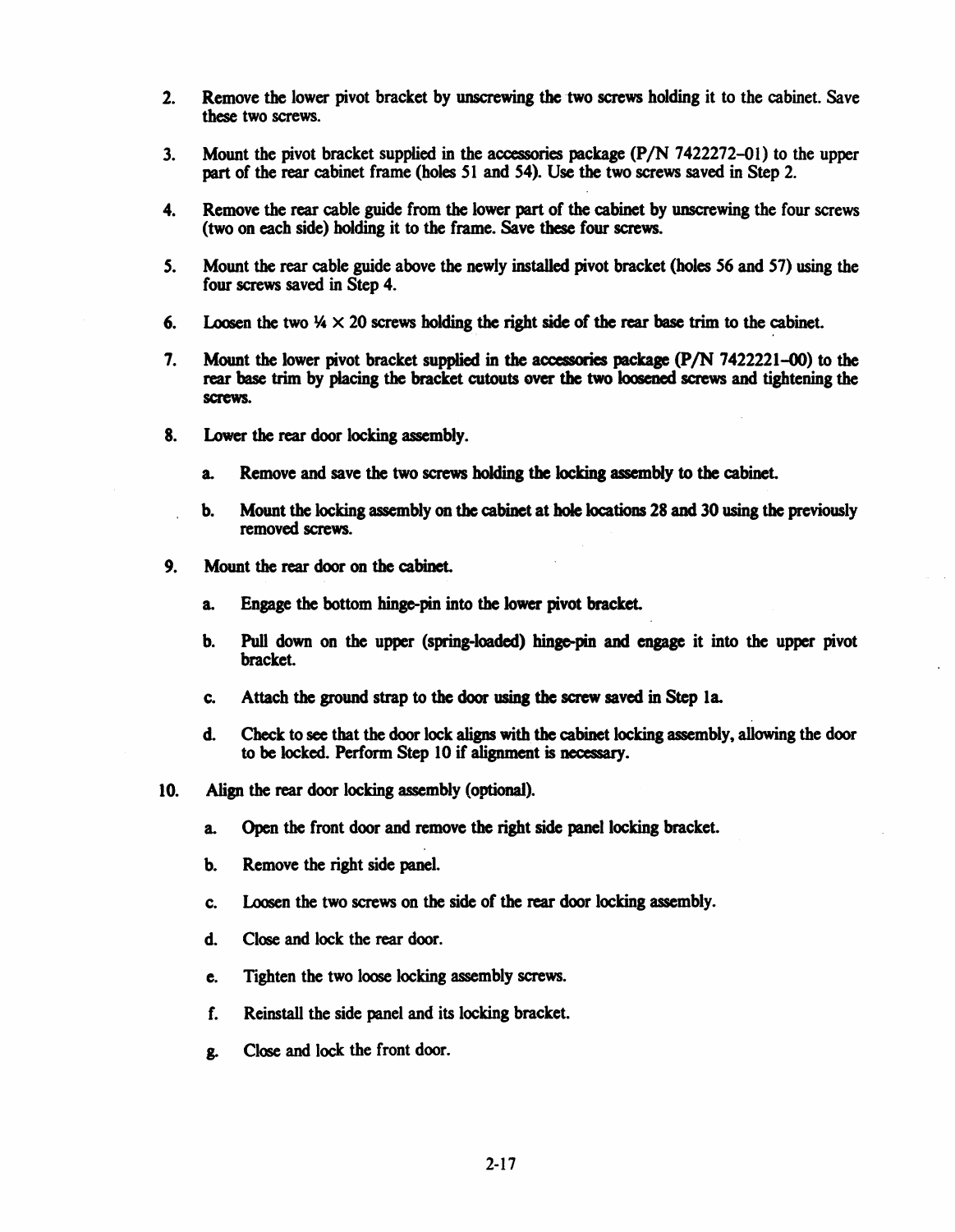#### **2.8 UPDATED CABLE MANAGERS**

New side cable managers  $(P/N 74-37051-01)$  and a new rear cable manager  $(P/N 74-37052-01)$  are available.

These managers may be used to replace current side managers with the P/N of 74-25765-00 and a rear manager with the P/N of 74-25764-00. For those ordering the SC008-AD and currently using the above managers (74-25765-00 and 74-25764-00), it is recommended to order the new parts.

To install the new managers:

For the side manager -

- Loosen and remove all three 10-32 screws.  $1<sub>1</sub>$
- Remove the current side cable manager.  $2.$
- $3<sub>1</sub>$ Place the new manager in the same place using the removed screws and tighten.

For the rear manager -

- Loosen and remove all four 10-32 screws.  $1.$
- 2. Remove the current rear manager.
- 3. Place the new manager in the same place and tighten using the removed screws.

#### **NOTE**

It is also recommended that with these new managers, the mounting brackets for the SC008 boxes should be reversed. (See Section 2.5.)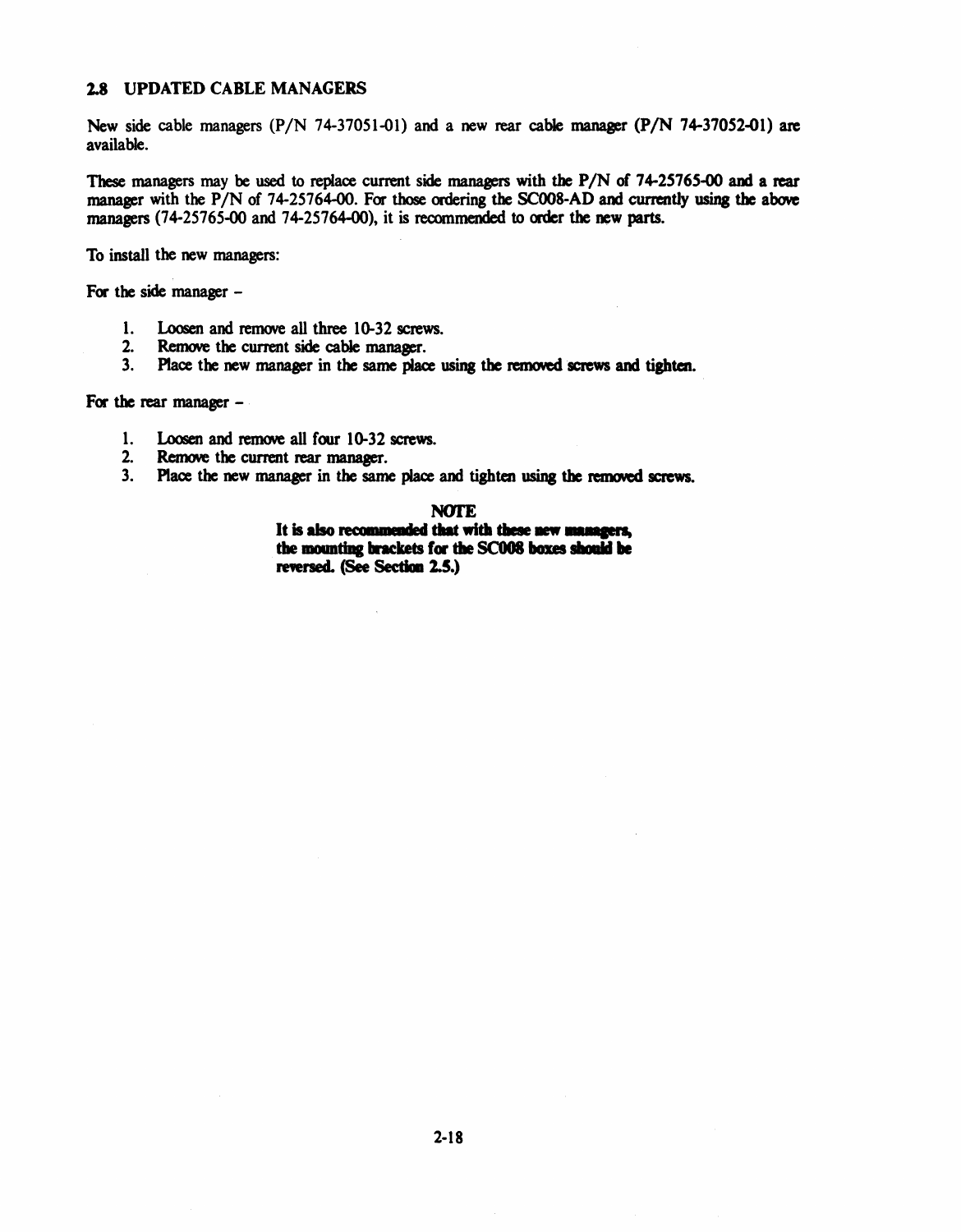#### **SC008 STAR COUPLER USER'S GUIDE**

#### Your comments and suggestions will help us in our continuous effort to improve the quality and usefulness of our publications.

What is your general reaction to this manual? In your judgment is it complete, accurate, well organized, well written, etc? Is it easy to use?

What faults or errors have you found in the manual?\_\_\_\_\_\_\_\_\_\_\_\_\_\_\_\_\_\_\_\_\_\_\_\_\_\_\_\_\_\_

Does this manual satisfy the need you think it was intended to satisfy?

Please send me the current copy of the Documentation Products Directory, which contains information on the remainder of DIGITAL's technical documentation.

| Name <sub>-</sub> | _Street__     |
|-------------------|---------------|
| Title_            | _City__       |
| Company           | State/Country |
| Department_       | Zio.          |

Additional copies of this document are available from:

**Digital Equipment Corporation Accessories and Supplies Group** P.O. Box CS2008 Nashua, New Hampshire 03061

**Attention: Documentation Products** Telephone: 1-800-258-1710

**EK-SC008-UG-002** Order No.

**VWO**